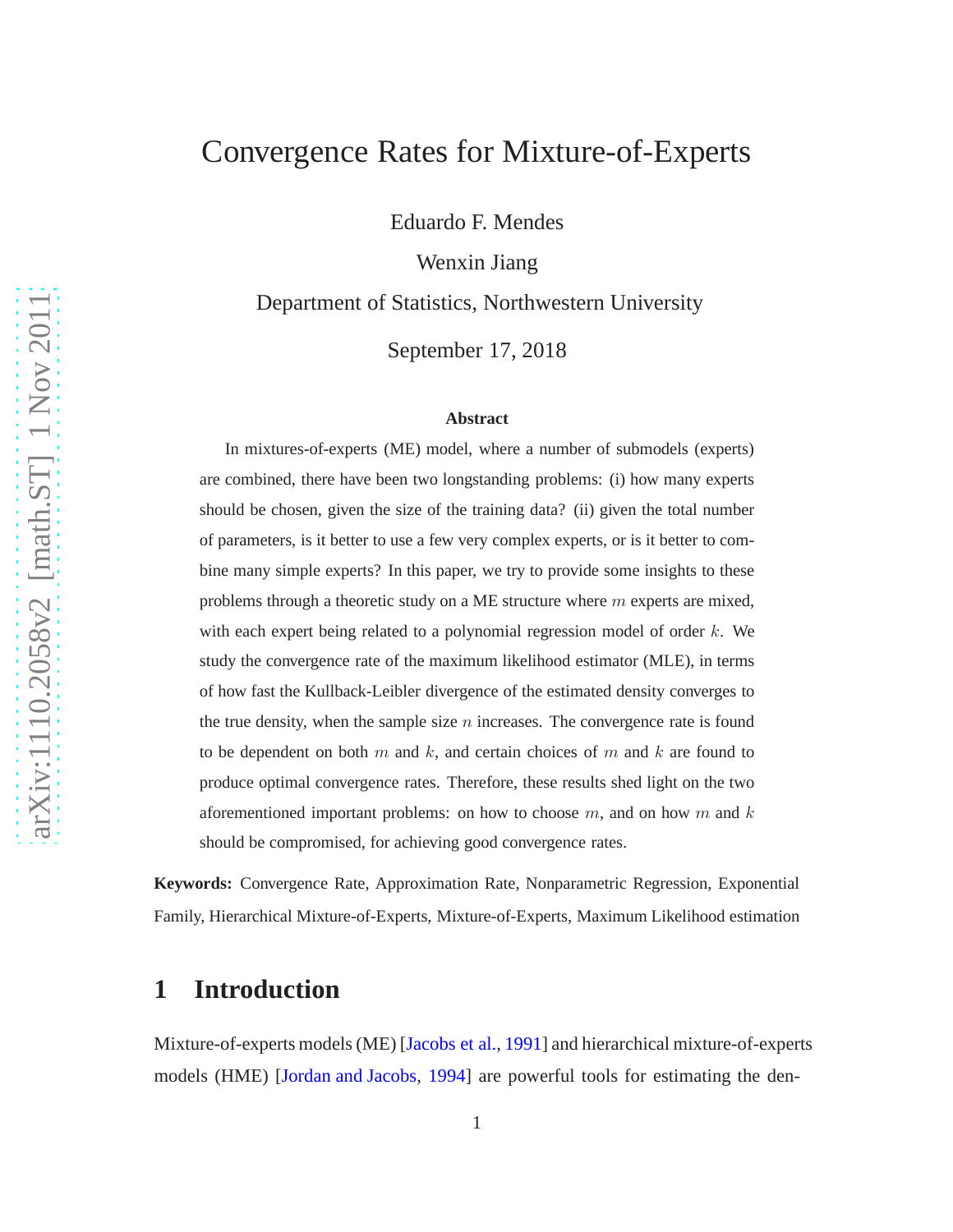sity of a random variable  $Y$  conditional on a known set of covariates  $X$ . The idea is to "divide-and-conquer". We first divide the covariate space into *subspaces*, then approximate each *subspace* by an adequate model and, finally, weigh by the probability that X falls in each *subspace*. Additionally, it can be seen as a generalization of the classical mixture-of-models, whose weights are constant across the covariate space. Mixture-of-experts have been widely used on a variety of fields including image recognition and classification, medicine, audio classification and finance. Such flexibility have also inspired a series of distinct models including [Wood et al.](#page-20-0) [\[2002\]](#page-20-0), [Carvalho and Tanner](#page-18-0) [\[2005a\]](#page-18-0), [Geweke and Keane](#page-19-2) [\[2007\]](#page-19-2), [Wood et al.](#page-20-1) [\[2008](#page-20-1)], [Villani et al.](#page-20-2) [\[2009](#page-20-2)], [Young and Hunter](#page-21-0) [\[2010\]](#page-21-0) and [Wood et al.](#page-20-3) [\[2011](#page-20-3)], among many others.

We consider a framework similar to [Jiang and Tanner](#page-19-3) [\[1999a](#page-19-3)] among others. Assume each expert is in a one-parameter exponential family with mean  $\varphi(h_k)$ , where  $h_k$ is a  $k^{th}$ -degree polynomial on the conditioning variables X (hence a linear function of the parameters) and  $\varphi(\cdot)$  is the inverse link function. In other words, each expert is a Generalized Linear Model on an one-dimensional exponential family (GLM1). We allow the target density to be in the same family of distributions, but with conditional mean  $\varphi(h)$  with  $h \in \mathcal{W}^{\infty}_{\alpha,K_0}$ , a Sobolev class with  $\alpha$  derivatives. Some examples of target densities include the Poisson, binomial, Bernoulli and exponential distributions with unknown mean. Normal, gamma and beta distributions also fall in this class if the dispersion parameter is known.

One might be reluctant to use (H)ME models with polynomial experts since it leads to more and more complex models as the degree  $k$  of the polynomials increases. The discussion whether is better to mixture many simple models or fewer more complex models is not new in the literature of mixture-of-experts. Earlier in the literature, [Jacobs et al.](#page-19-0) [\[1991\]](#page-19-0) and [Peng et al.](#page-20-4) [\[1996\]](#page-20-4) proposed mixtures of many simple models; more recently, [Wood et al.](#page-20-0) [\[2002\]](#page-20-0) and [Villani et al.](#page-20-2) [\[2009](#page-20-2)] considered using only a few complex models. [Celeux et al.](#page-18-1) [\[2000](#page-18-1)] and [Geweke](#page-19-4) [\[2007](#page-19-4)] advocate for mixing fewer complex models, claiming that mixture models can be very difficult to estimate and interpret. We justify the use of such models through the approximation and estimation errors. We illustrate that might be a gain in a small increase of  $k$  compared to the linear model  $k = 1$  but the number of parameters increases exponentially as k increases.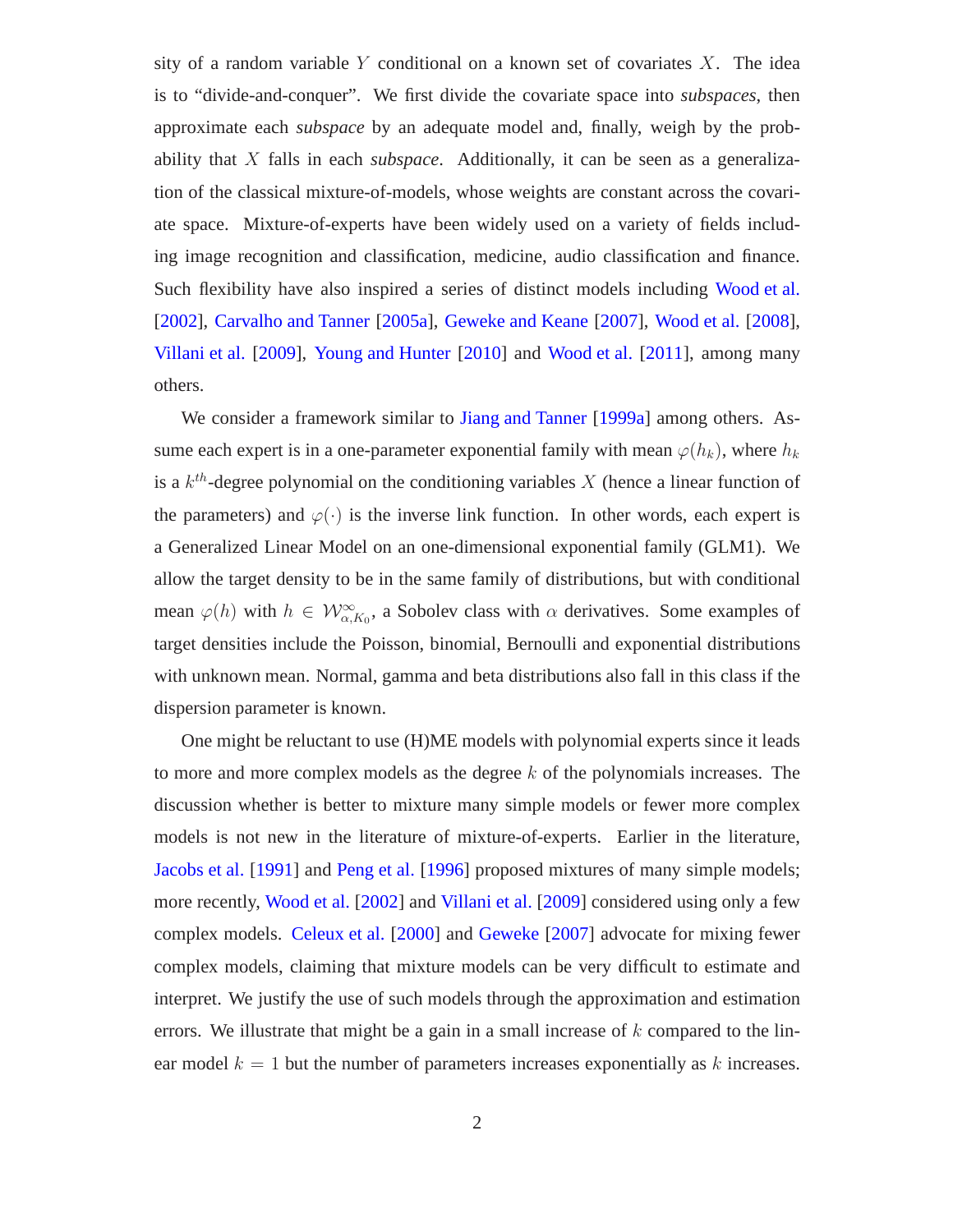Therefore, a balance between the complexity of the model and the number of experts is required for achieving better error bounds.

This work extends [Jiang and Tanner](#page-19-3) [\[1999a](#page-19-3)] in few directions. We show that, by including polynomial terms, one is able to improve the approximation rate on sufficiently smooth classes. This rate is sharp for the piecewise polynomial approximation as shown in [Windlund](#page-20-5) [\[1977\]](#page-20-5). Moreover, we contribute to the literature by providing rates of convergence of the maximum likelihood estimator to the true density. We emphasize that such rates have never been developed for this class of models and the method used can be straightforwardly generalized to more general classes of mixture of experts. Convergence of the estimated density function to the true density and parametric convergence of the quasi-maximum likelihood estimator to the pseudo-true parameter vector are also obtained.

We found that, under slightly weaker conditions than [Jiang and Tanner](#page-19-3) [\[1999a](#page-19-3)], the approximation rate in Kullback-Leibler divergence is uniformly bounded by  $c \times$  $m^{-2[\alpha\wedge (k+1)]/s}$ , where c is some constant not depending on k or m, and s the number of independent variables. This is a generalization of the rate found in [Jiang and Tanner](#page-19-3) [\[1999a](#page-19-3)] who assume  $\alpha = 2$  and  $k = 1$ . The convergence rate of the maximum likelihood estimator to the true density is  $O_p (m^{-2[\alpha\wedge (k+1)]/s} + (mJ_k + v_m)n^{-1} \log n)$ , where  $J_k$  is the total number of parameters in each polynomial (typically  $k + s$  choose k), and  $v_m$  is the number of parameters in the weight functions. To show the previous results we do not assume identifiability of the model as it is natural for mixture-of-experts to be unidentifiable under permutation of the experts. If we further assume identifiability [\[Jiang and Tanner](#page-19-3), [1999a](#page-19-3), [Mendes et al.](#page-19-5), [2006\]](#page-19-5), and that the likelihood function has a unique maximizer, we are able to remove the " $\log n$ " term in the convergence rate. Optimal nonparametric rates of convergence can be attained if  $k = \alpha - 1$  and  $m = O(n^{s/(2\alpha+s)})$  [\[Chen,](#page-18-2) [2006,](#page-18-2) [Stone,](#page-20-6) [1980,](#page-20-6) [1985\]](#page-20-7).

[Zeevi et al.](#page-21-1) [\[1998\]](#page-21-1) show approximation in the  $L^p$  norm and estimation error for the conditional expectation of the ME with generalized linear experts. [Jiang and Tanner](#page-19-3) [\[1999a](#page-19-3)] show consistency and approximation rates for the HME with generalized linear model as experts and a general specification for the gating functions. They consider the target density to belong to the exponential family with one parameter. Their approximation rate of the Kullback-Leibler divergence between the target density and the model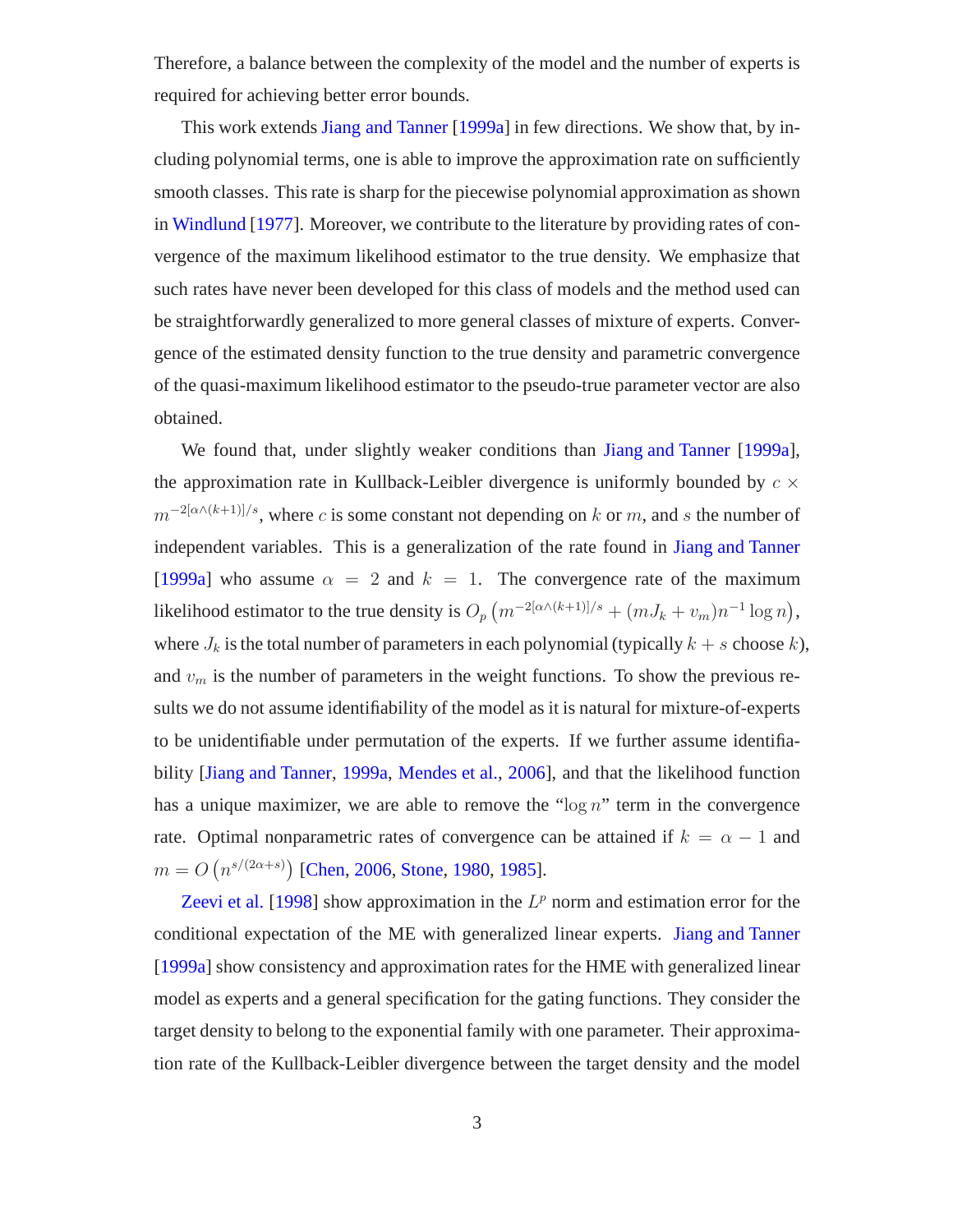is  $O(1/m^{4/s})$ , where m the number of experts and s the number of covariates. [Norets](#page-19-6) [\[2010\]](#page-19-6) show the approximation rate for the mixture of Gaussian experts where both the variance and the mean can be nonlinear and the weights are given by multinomial logistic functions. He considers the target density to be a smooth continuous function and the dependent variable  $Y$  to be continuous and satisfy some moment conditions. His approximation rate is  $O(1/m^{s+2+1/(q-2)+\epsilon})$ , where Y is assumed to have at least q moments and  $\varepsilon$  is a small number. Despite these findings, there are no convergence rates yet for the maximum likelihood estimator of mixture-of-experts type of models in the literature.

By studying the convergence rates in this paper, we will be able to shed light on two long-standing problems in ME: *(i) How to choose the number of experts* m *for a given sample size* n*? (ii) Is it better to mix many simple experts or to mix a few complex experts?* None of the works discussed above directly address these questions. Our study of a ME structure mixing  $m$  of the kth order polynomial submodels is particularly useful in studying problem (i), which cannot be studied in the framework of [\[Jiang and Tanner](#page-19-3), [1999a](#page-19-3)], for example, who have restricted to the special case  $k = 1$ .

Throughout the paper we use the following notation. Let  $x = (x_1, \ldots, x_s) \in S$ and  $h(x) : S \to \mathbb{R}$  an  $\lambda$  denote some measure. For any finite vector x we use  $|x| = \sum_{j=1}^{s} |x_j|$  and  $|x|_p = (\sum_{j=1}^{p} |x_j|^p)^{1/p}$ , for  $p \in [1, \infty)$ , if  $p = \infty$  we take  $|x|_{\infty} = \sup_{j=1,\dots,s} |x_j|$ . For some function  $h(x)$  and measure  $\lambda$  we denote  $||h||_{p,S} =$  $\left(\int_S |h| d\lambda\right)^{1/p}$ , for  $p \in [1, \infty)$ , and for  $p = \infty$  we have  $||h||_{\infty, S} = \operatorname{ess} \operatorname{sup}_{x \in S} |h(x)|$ .

The remainder of the paper is organized as follows. In the next section we introduce the target density and mixture of experts models. We also demonstrate that the quasimaximum likelihood estimator converges to the pseudo-true parameter vector. Section [3](#page-9-0) establishes the main results of the paper: approximation rate, convergence rate and non-parametric consistency. Section [4](#page-13-0) discusses model specification and the tradeoff that we unveil between the number of experts and the degree of the polynomials. In the concluding remarks we compare our results with [Jiang and Tanner](#page-19-3) [\[1999a](#page-19-3)] and provide direction for future research. The appendix collects technical details of the paper and a deeper treatment on how to bound the estimation error.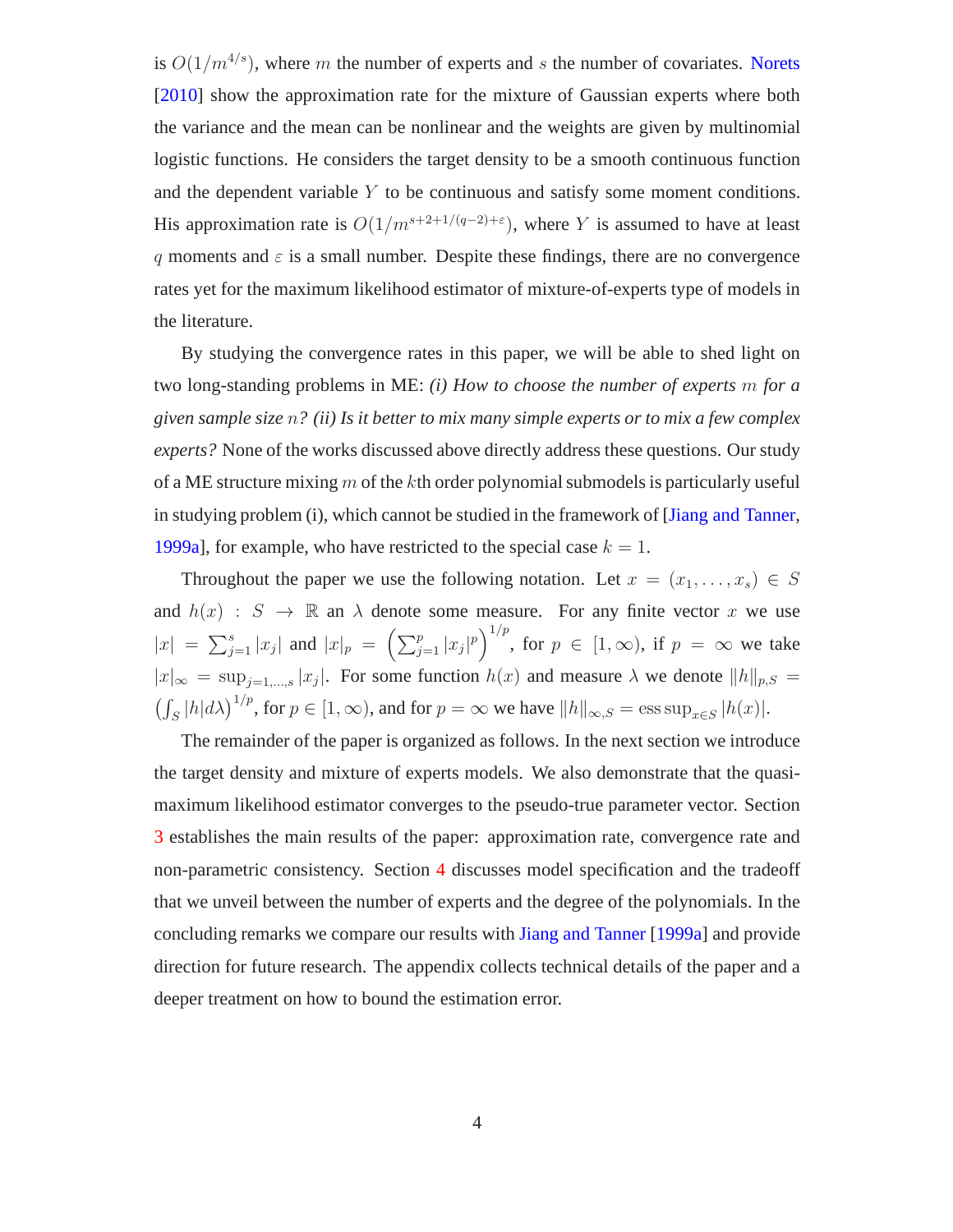## **2 Preliminaries**

<span id="page-4-1"></span>In this section we introduce the target class of density, mixture-of-experts model with GLM1 experts and the estimation algorithm.

### **2.1 Target density**

Consider a sequence of random vectors  $\{(X'_i, Y_i)'\}_{i=1}^n$  defined on  $((\Omega \times A)^n, \mathcal{B}_{(\Omega \times A)^n}, P_{xy}^n)$ where  $X \in \Omega \subset \mathbb{R}^s$ ,  $Y \in A \subseteq \mathbb{R}$  and  $\mathcal{B}_S$  is the Borel  $\sigma$ -algebra generated by the set S. We assume that  $P_{xy}$  has a density  $p_{xy} = p_{y|x}p_x$  with respect to some measure  $\lambda$ . More precisely, we assume that  $p_x$  is known and  $p_{y|x}$  is member of an one-dimensional exponential family, i.e.

$$
p_{y|x} = \exp\{ya(h(x)) + b(h(x)) + c(y)\},\tag{1}
$$

where  $a(\cdot)$  and  $b(\cdot)$  are known three times continuously differentiable functions, with first derivative bounded away from zero and  $a(\cdot)$  has a non-negative second derivative; c(·) is a known measurable function of Y. The function  $h(\cdot)$  is a member of  $\mathcal{W}^{\infty}_{\alpha,K_0}(\Omega)$ , a Sobolev class of order  $\alpha^1$  $\alpha^1$ . Throughout the paper denote by  $\Pi(\mathcal{W}^\infty_{\alpha,K_0})$  the class of density functions  $p_{xy} = p_{y|x}p_x$ .

The one-parameter exponential family of distributions includes the Bernoulli, exponential, Poisson and binomial distributions, it also includes the Gaussian, gamma and Weibull distributions if the dispersion parameter is known. It is possible to extend the results to the case where the dispersion parameter is unknown, but defined in a compact subset bounded away from zero. In this work we focus only in the one-parameter case.

Some properties of the one parameter exponential family are : (i) conditional on  $X = x$ , the moment generating function of y exists in a neighborhood of the origin implying that moments of all orders exist; (ii) for each positive integer j,  $\mu_{(j)}(h)$  =  $\int_A y^j \exp[a(h)y + b(h) + c(y)]d\lambda$  is a differentiable function of h; and (iii) the first conditional moment  $\mu_{(1)}(h) = -\dot{b}(h)/\dot{a}(h) = \varphi(h)$ , where  $\dot{a}(h)$  and  $\dot{b}(h)$  are the first derivatives of  $a(h)$  and  $b(h)$  respectively, and  $\varphi(\cdot)$  is called the inverse link function.

<span id="page-4-0"></span><sup>1</sup> Suppose  $1 \le p \le \infty$  and  $\alpha > 0$  is an integer. We define  $\mathcal{W}_{p,K_0}^{\alpha}(\Omega)$  as the collection of measurable functions h with all distributional derivatives  $D^r f$ ,  $|r| \leq \alpha$ , on  $L^p(\Omega)$ , i.e.  $||D^r h||_{p,\Omega} \leq K_0$ . Here  $D^r = \partial^{|r|}/(\partial^{r_1}x_1 \ldots \partial^{r_s}x_s)$  and  $|r| = r_1 + \cdots + r_s$  for  $r = (r_1, \ldots, r_s)$ .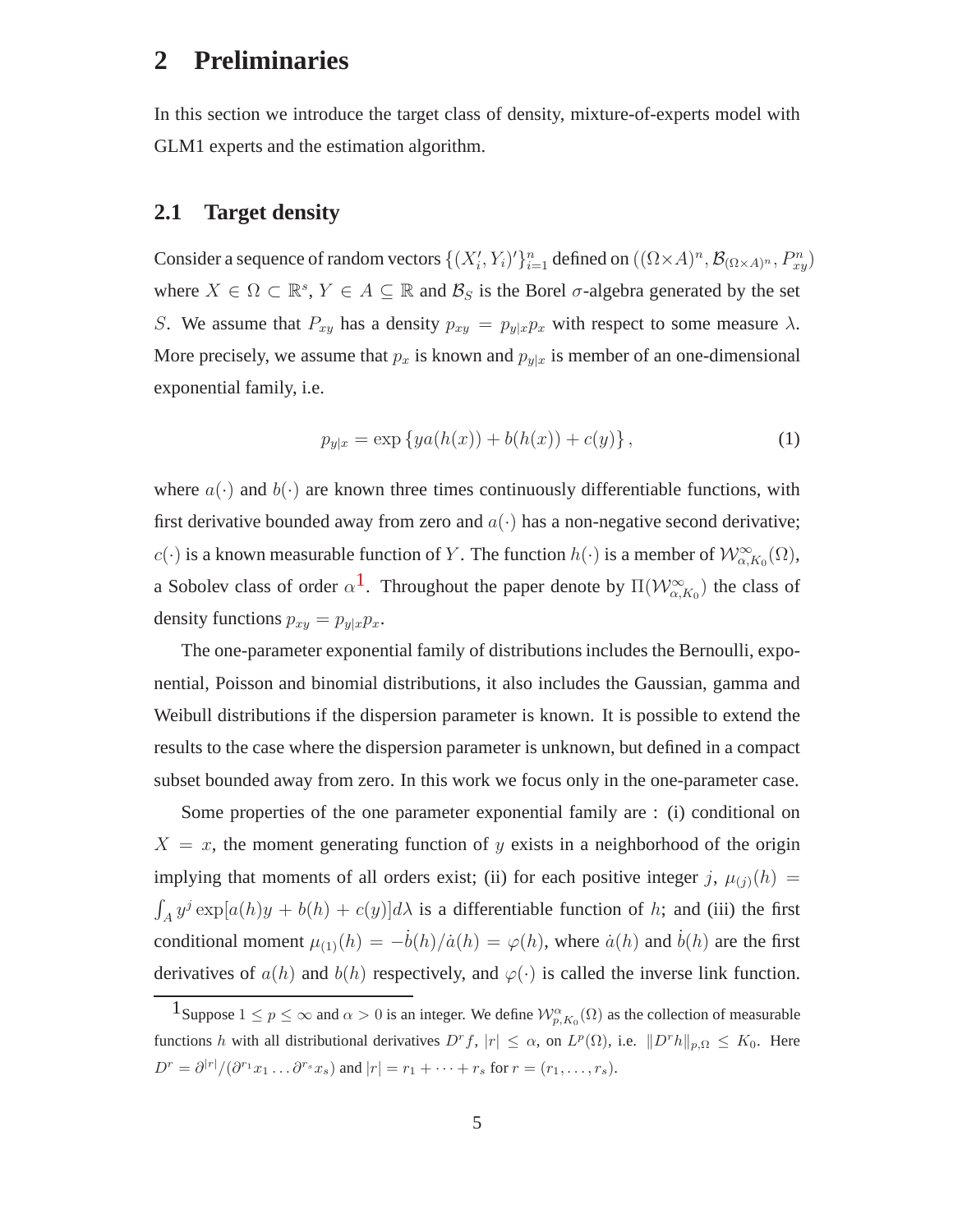<span id="page-5-2"></span>See [Lehmann](#page-19-7) [\[1991\]](#page-19-7) and [McCullagh and Nelder](#page-19-8) [\[1989\]](#page-19-8) for more results about the exponential family of distributions.

### **2.2 Mixture-of-experts model**

The mixture-of-experts model with GLM1 experts is defined as:

$$
f_{m,k}(x, y; \zeta) = \sum_{j=1}^{m} g_j(x; \nu) \pi(h_k(x, \theta_j), y) \cdot p_x
$$
  
= 
$$
\sum_{j=1}^{m} g_j(x; \nu) \exp\{ya(h_k(x; \theta_j)) + b(h_k(x; \theta_j)) + c(y)\} \cdot p_x,
$$
 (2)

where the functions  $g_j \ge 0$  and  $\sum_{j=1}^m g_j = 1$  with parameters  $\nu \in V_m \subset \ell^2(\mathbb{R}^{v_m})^2$ ,  $v_m$ denoting the dimension of  $\nu$ . The functions  $h_k(x; \theta_j)$  are  $k^{th}$ -degree polynomials on  $\Omega$ with parameter vector  $\theta_j \in \Theta_k \subset \ell^2(\mathbb{R}^{J_k})$ ,  $J_k$  denoting the dimension of  $\theta_j$ ; write the vector of parameters of all experts as  $\theta = (\theta'_1, \dots, \theta_m)'$  defined on  $\Theta_{mk} \equiv \Theta_k^m$ . The parameter vector of the model is  $\zeta = (\nu', \theta')'$  and is defined on  $V_m \times \Theta_{mk}$ , a subset of  $\mathbb{R}^{v_m \times mJ_k}$ . Throughout the paper we denote by  $\mathcal{F}_{m,k}$  the class of (approximant) densities  $f_{m,k}$ .

To derive consistency and convergence rates, one need to impose some restrictions on the functions  $\pi$  and  $g_j$  to avoid abnormal cases. This condition is not restrictive and is satisfied by the multinomial logistic weight functions  $(g's)$  and the Bernoulli, binomial, Poisson and exponential experts, among many other classes of distributions and weight functions.

<span id="page-5-1"></span>**Assumption 1.** *There exist functions*  $c_g(x) = (c_g^{(1)}(x), \ldots, c_g^{(v_m)}(x))'$  and  $F(x, y) =$  $(F^{(1)}(x,y), \ldots, F^{(J_k)}(x,y))'$  with  $\mathbb{E}[c_g(X)'c_g(X)] < \infty$  and  $\mathbb{E}[F(X,Y)'F(X,Y)] <$  $\infty$ *, such that the vector-function*  $g(x; \nu) = (g_1(x; \nu), \dots, g_m(x; \nu))'$  satisfy

$$
\sup_{\nu \in V_m} \frac{\partial \log g(x; \nu)}{\partial \nu_i} \le c_g^{(i)}(x);
$$

*and each expert*  $\pi(h_k(x; \theta_i), y)$  *satisfy* 

$$
\sup_{\theta \in \Theta_k} \frac{\partial \pi(h_k(x, \theta_j), y)}{\partial \theta_{ji}} \le F^{(i)}(x, y), \quad \text{for each } 1 \le j \le m.
$$

<span id="page-5-0"></span> $2$ We denote  $\ell^2(\mathbb{R}^k) \equiv \{x \in \mathbb{R}^k : \sum_{j=1}^k x_j^2 < \infty\}.$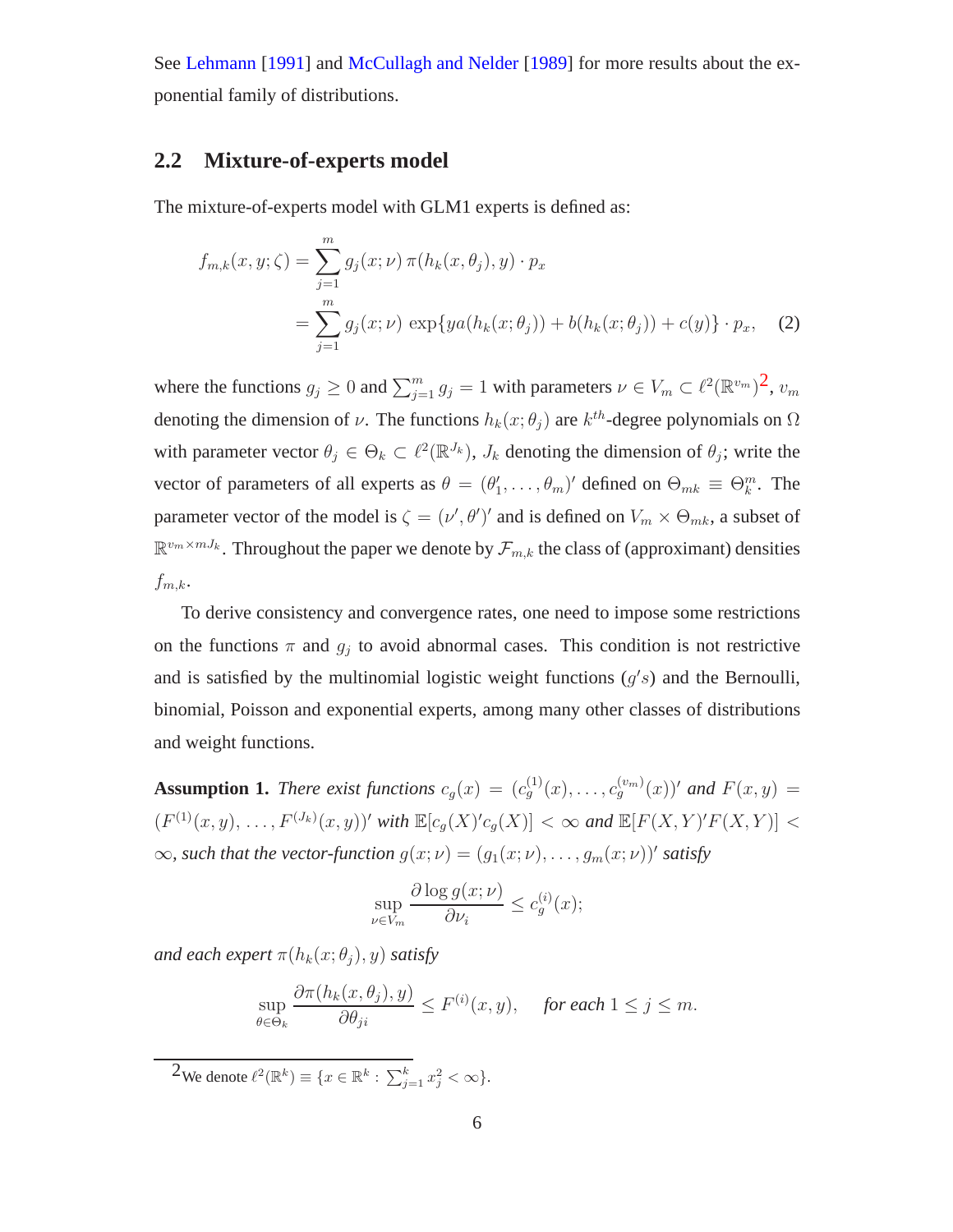### **2.3 Maximum likelihood estimation and the EM algorithm**

#### **2.1 Maximum likelihood estimation**

We consider the maximum likelihood method of estimation. We want to find the parameter vector  $\hat{\zeta}_n = (\hat{\nu}'_n, \hat{\theta}'_n)'$  that maximizes

<span id="page-6-0"></span>
$$
L_n(\zeta) = n^{-1} \sum_{i=1}^n \log \{ f_{m,k}(X_i, Y_i; \zeta) / \varphi_0(X_i, Y_i) \}, \qquad (3)
$$

where  $\varphi_0(X, Y) = \exp(c(Y))p_x(X)$ . That is,

<span id="page-6-1"></span>
$$
\hat{\zeta}_n = \arg \max_{\zeta \in V_m \times \Theta_{mk}} L_n(\zeta). \tag{4}
$$

The maximum likelihood estimator is not necessarily unique. In general, mixture-ofexperts models are not identifiable under permutation of the experts. To circumvent this issue one must impose restrictions on the experts and the weighting (or the parameter vector of the model), as shown in [Jiang and Tanner](#page-19-9) [\[1999b\]](#page-19-9).

Define the Kullback-Leibler (KL) divergence between  $p_{xy}$  and  $f_{m,k}$  as

<span id="page-6-2"></span>
$$
KL(p_{xy}, f_{m,k}) = \int_{\Omega} \int_{A} \log \frac{p_{xy}}{f_{m,k}} dP_{y|x} dP_x.
$$
 (5)

The log-likelihood function in [\(3\)](#page-6-0) converges to its expectation with probability one as the number of observations increases. Therefore, in the limit, the minimizer  $\hat{f}_{m,k}$  of [\(3\)](#page-6-0) (indexed by  $\hat{\zeta}_n$ ) also minimizes the Kullback-Leibler divergence between the true density and the estimated density.

<span id="page-6-3"></span>In this work only consider i.i.d. observations but is straightforward to extend the results to more general data generating processes. Next assumption formalizes it.

**Assumption 2** (Data Generating Process). *The sequence*  $(X_i, Y_i)_{i=1}^n$ ,  $n = 1, 2, \ldots$  *is an independent and identically distributed sequence of random vectors with common distribution*  $P_{xy}$ *.* 

<span id="page-6-4"></span>Next results ensures the existence of such estimator.

**Theorem 2.1** (Existence). *For a sequence*  $\{(V_m \times \Theta_{mk})_n\}$  *of compact subsets of*  $V_m \times$  $\Theta_{mk}$ ,  $n = 1, 2, \cdots$ , there exists a  $\mathcal{B}(\Omega \times A)$  – *measurable function*  $\hat{\zeta}_n$  :  $\Omega \times A$  →  $(V_m \times \Theta_{mk})_n$ , satisfying equation [\(4\)](#page-6-1)  $P_{xy}$ -almost surely.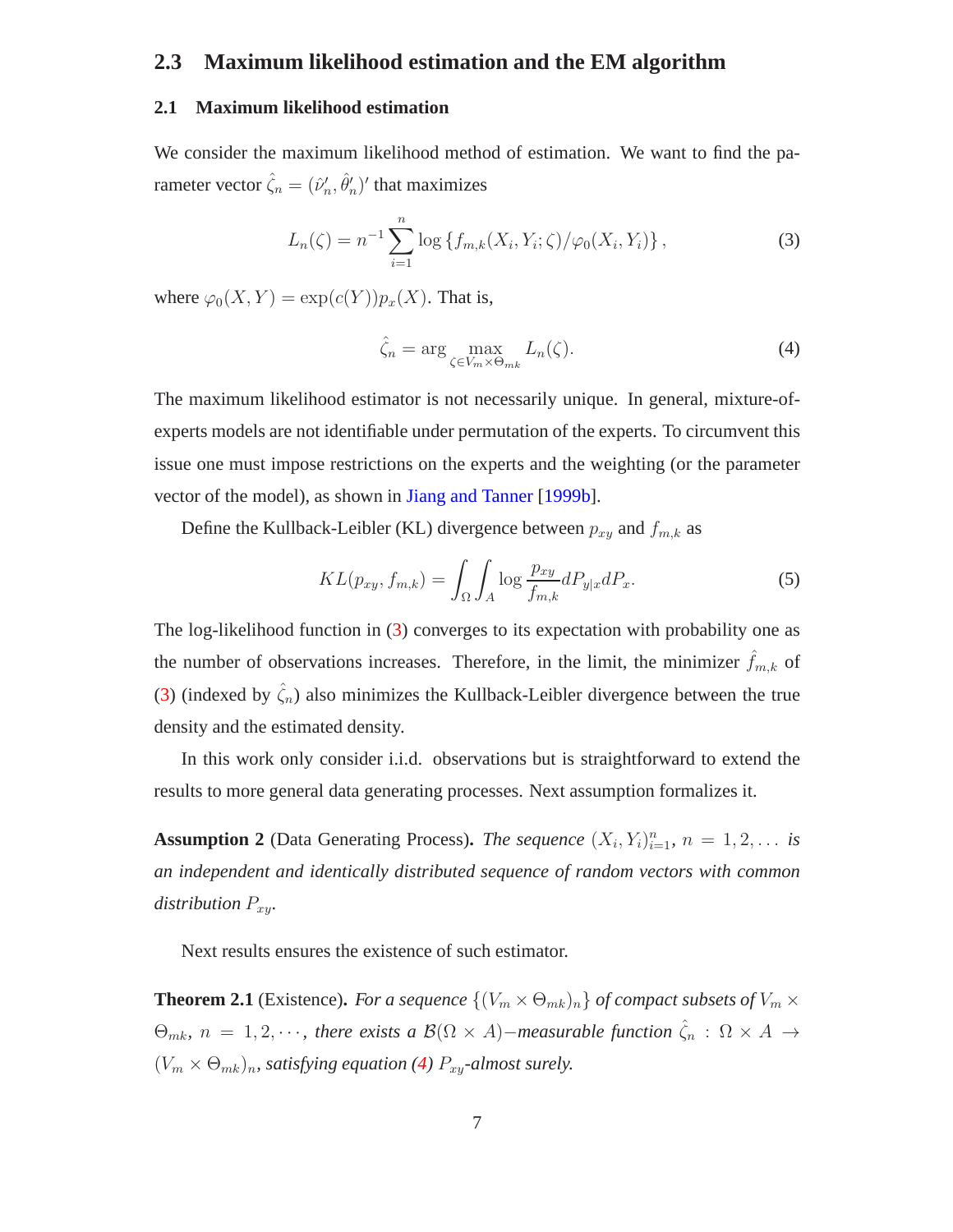We demonstrate that under the classical assumptions, such as identifiability and unique maximizer, the maximum likelihood estimator  $\hat{\zeta}$  consistently estimate the best model in the class  $\mathcal{F}_{mk}$  indexed by  $\zeta^*$ , i.e. the maximum likelihood estimator  $\hat{\zeta}$  converges almost surely to  $\zeta^*$ . It can be shown that the convergence results also hold for the ergodic case if we assume that  $(\log f_{m,k}(X_i, Y_i; \zeta))_{i=1}^n$  is ergodic. However, simpler conditions to ensure ergodicity of the likelihood function are not trivial and hence out of the scope of this paper.

<span id="page-7-0"></span>**Assumption 3** (Identifiability). *For any distinct*  $\zeta_1$  *and*  $\zeta_2$  *in*  $V_m \times \Theta_{mk}$ *, for almost every*  $(x, y) \in \Omega \times A$ ,

$$
f_{m,k}(x, y; \zeta_1) \neq f_{m,k}(x, y; \zeta_2)
$$

[Jiang and Tanner](#page-19-9) [\[1999b](#page-19-9)] find sufficient conditions for identifiability of the parameter vector for the HME with one layer, while [Mendes et al.](#page-19-5) [\[2006](#page-19-5)] for a binary tree structure. Both cases can be adapted to more general specifications. Although one can show consistency to a set, we adopt a more traditional approach requiring identifiability of the parameter vector.

**Assumption 4** (Unique Maximizer). Let  $\zeta = (\nu', \theta')'$  and  $\zeta^*$  the argument that maxi*mizes*  $\mathbb{E} \log f_{m,k}$  *over*  $V_m \times \Theta_{mk}$ *. Then* 

<span id="page-7-1"></span>
$$
\det\left(\mathbb{E}\frac{\partial^2}{\partial\zeta\partial\zeta'}\log f_{m,k}|_{\zeta=\zeta^*}\right)\neq 0\tag{6}
$$

<span id="page-7-2"></span>This assumption follows from a second order Taylor expansion of the expected like-lihood around the parameter vector that maximizes [\(5\)](#page-6-2), denoted  $\zeta^*$ . We require the Hessian to be invertible at  $\zeta^*$ . The requirement for an identifiable unique maximizer is only technical in a sense that the objective function is not allowed to become too flat around the maximum (For more discussion on this topic see [Bates and White](#page-18-3) [\[1985](#page-18-3)], pg 156, and [White](#page-20-8) [\[1996](#page-20-8)] chapter 3). A similar assumption was made in the series of papers from [Carvalho and Tanner](#page-18-0) [\[2005a](#page-18-0)[,b](#page-18-4), [2006,](#page-18-5) [2007\]](#page-18-6) and [Zeevi et al.](#page-21-1) [\[1998](#page-21-1)] and is an usual assumption in the estimation of misspecified models.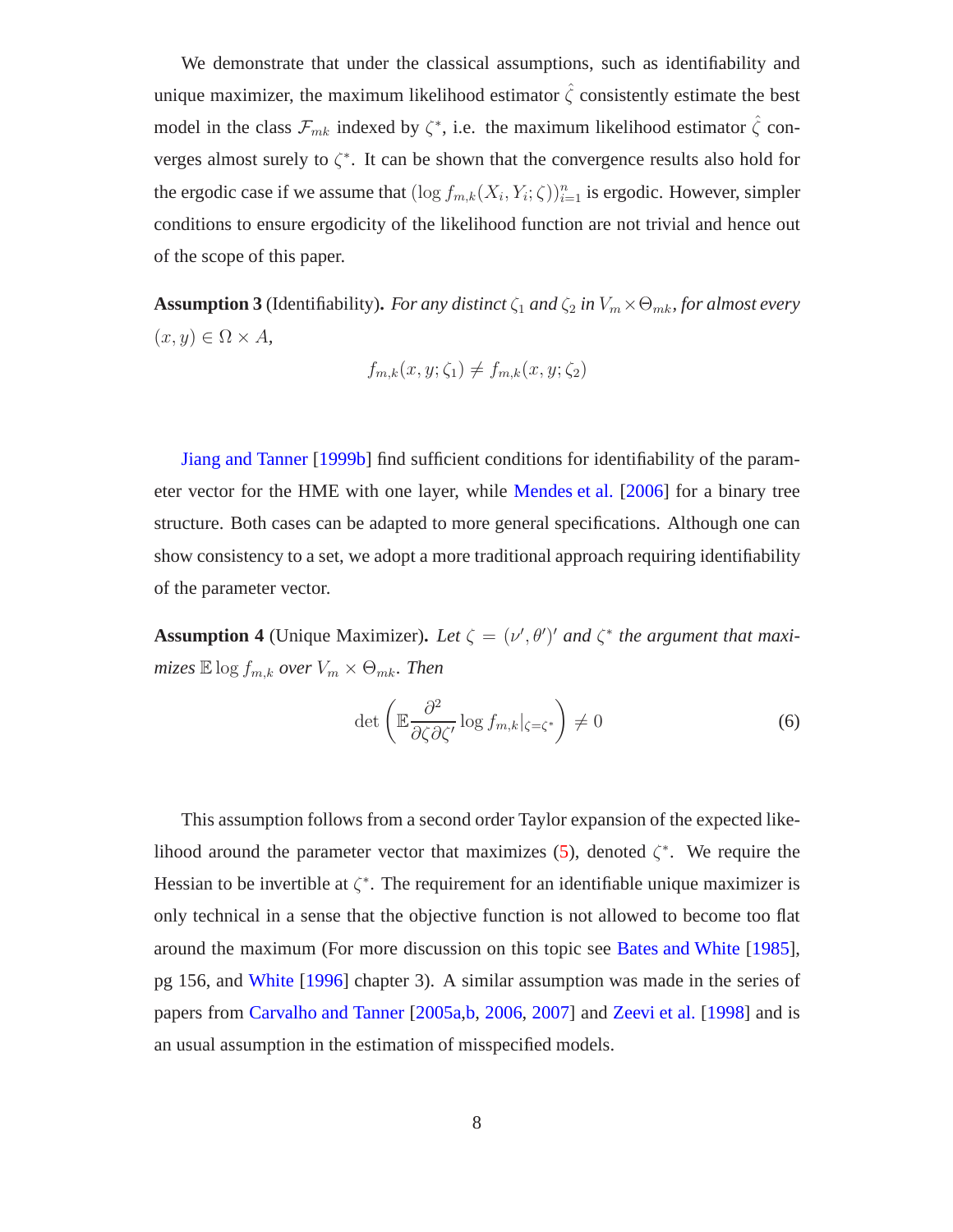**Theorem 2.2** (Parametric consistency of misspecified models)**.** *Under Assumptions [1,](#page-5-1)* [2,](#page-6-3) [3,](#page-7-0) and [4,](#page-7-1) the maximum likelihood estimate  $\hat{\zeta} \to \zeta^*$  as  $n \to \infty$   $P_{xy}$ -a.s.

[Huerta et al.](#page-19-10) [\[2003\]](#page-19-10) and the series of papers by [Carvalho and Tanner](#page-18-0) [\[2005a](#page-18-0)[,b](#page-18-4), [2006](#page-18-5), [2007\]](#page-18-6) derive similar results for time series processes.

#### **2.2 The EM algorithm**

It is often easier to maximize the *complete likelihood function* of a (H)ME instead of [\(3\)](#page-6-0) (see [Jordan and Jacobs](#page-19-1) [\[1994](#page-19-1)], [Xu and Jordan](#page-20-9) [\[1996\]](#page-20-9) and [Yang and Ma](#page-21-2) [\[2011](#page-21-2)]). Let  $z_i' = (z_{i1}, \dots, z_{im})$  denote a binary vector with  $z_{ij} = 1$  if the observation  $(x_i, y_i)$ is generated by the expert j (i.e.  $\pi(h_k(\cdot, \theta_i), \cdot)$ ). We assume  $z_i$  has a multinomial distribution with parameters  $\tau'_{i} = (\tau_{i1}, \dots, \tau_{im})$ . The complete log-likelihood function is given by

$$
l_n^c(\kappa) = \sum_{i=1}^n \sum_{j=1}^m z_{ij} \left( \log g_i(x_i, \nu) + \log \pi(h_k(x_i; \theta_j), y_i) - \log \varphi_0(x_i, y_i) \right), \quad (7)
$$

where  $\kappa = (\nu', \theta', \tau')'.$ 

We can estimate this model using the expectation-maximization (EM) algorithm put forward by [Dempster et al.](#page-19-11) [\[1977\]](#page-19-11). Let  $\kappa^{(l)} = (\nu^{(l)}, \theta^{(l)}, \tau^{(l)})$  denote the parameter estimates at the *l*th iteration and define  $q(\kappa; \kappa^{(l)}) = \mathbb{E}(l_n^c | x, y; \kappa^{(l)})$ . In the E-step, we obtain  $q(\kappa, \kappa^{(l)})$  by replacing  $z_{ij}$  with its expectation

$$
\tau_{ij}^{(l)} = \frac{g_j(x_i, \nu^{(l)}) \pi(h_k(x_i; \theta_j^{(l)}), y_i)}{\sum_{j=1}^m g_j(x_i; \nu^{(l)}) \pi(h_k(x_i; \theta_j^{(l)}), y_i)}.
$$

In the M-step we maximize  $q(\kappa; \kappa^{(l)})$  with respect to  $\nu$  and  $\theta$ . The problem simplifies to find the parameters  $\nu^{(l+1)}$  that maximize

$$
q(\nu; \kappa^{(l)}) = \sum_{i=1}^{n} \tau_{ij}^{(l)} \log g_j(x_i; \nu), \qquad (8)
$$

 $\langle \rangle$ 

and to find the parameters  $\theta^{(l+1)}$  we have to maximize

$$
q(\theta; \kappa^{(l)}) = \sum_{i=1}^{n} \sum_{j=1}^{k} \tau_{ij}^{(l)} [y_i a(h_k(x_i; \theta_j)) + b(h_k(x_i; \theta_j))]. \tag{9}
$$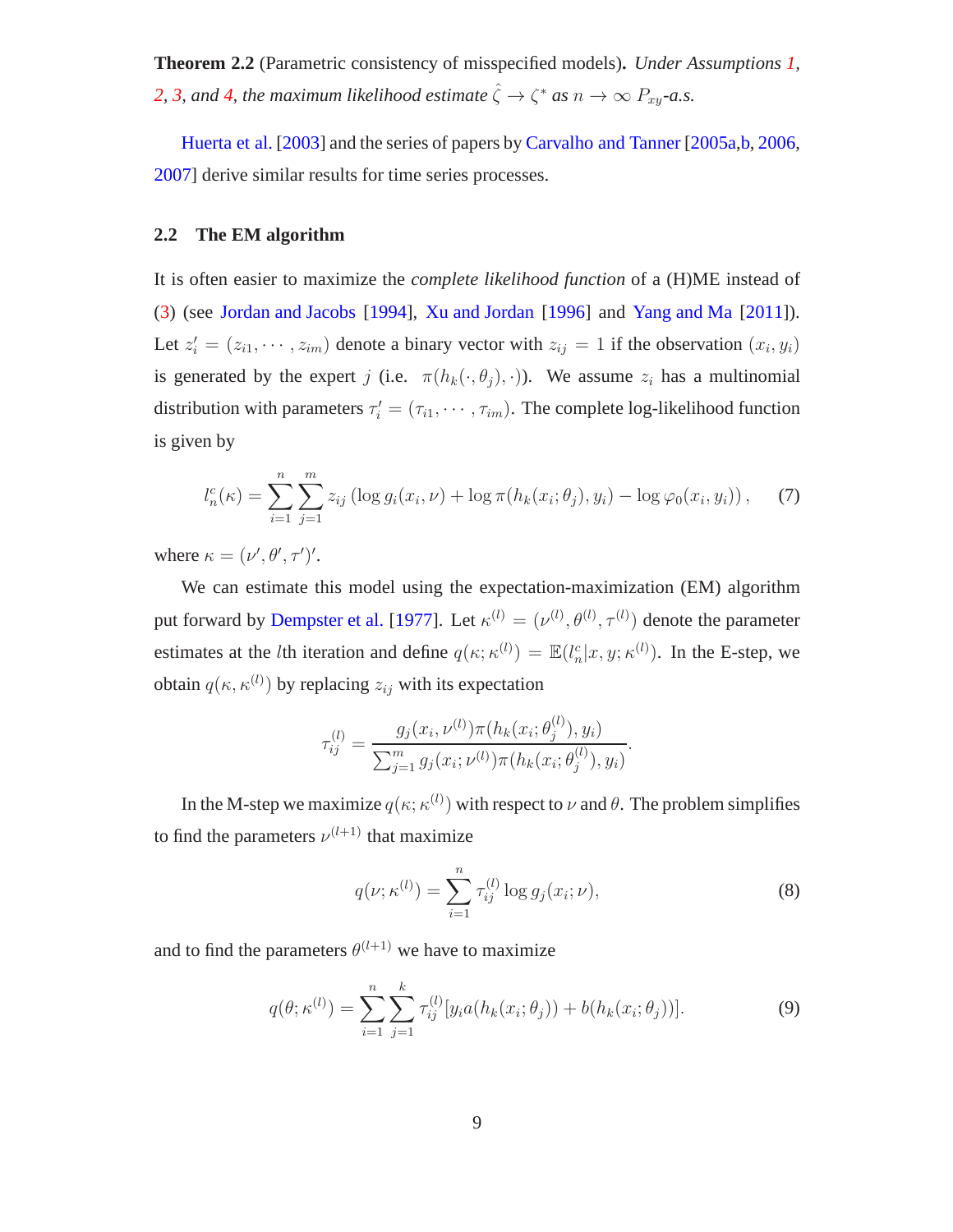### <span id="page-9-0"></span>**3 Main results**

In this section we present the main results of the paper. Write the KL-divergence as follows:

<span id="page-9-1"></span>
$$
KL(p_{xy}, f_{m,k}) = KL(p_{xy}, f_{m,k}^*) + \mathbb{E}\left[\log \frac{f_{m,k}^*}{f_{m,k}}\right],
$$
\n(10)

where  $f_{m,k}^*$  is the minimizer of the minimizer of  $KL(p_{xy}, f_{m,k})$  on  $\mathcal{F}_{m,k}$ . The first term in the right-hand side is the **approximation error** and the second term is the **estimation error**. The approximation error measures "how well" an element of  $\mathcal{F}_{m,k}$  approximates  $p_{xy}$ , and approaches zero as m increases. The estimation error measures "how far" is the estimated model from the best approximant in the class. Our goal is to find bounds for both approximation and estimation errors and combine these results to find the convergence rate of the maximum likelihood estimator.

### **3.1 Approximation rate**

We follow [Jiang and Tanner](#page-19-3) [\[1999a](#page-19-3)] to bound the approximation error. Define the *upper divergence* between  $p \in \Pi(\mathcal{W}_{\alpha,K_0}^{\infty})$  and  $f_{m,k} \in \mathcal{F}_{m,k}$  as

$$
\mathcal{D}(p, f_{m,k}) = \int_{\Omega} \sum_{j=1}^{m} g_j(x, \nu) (h_k(x; \theta_j) - h(x))^2 dP_x.
$$
 (11)

We can use the upper divergence to bound the KL-divergence.

**Lemma 3.1.** *Let*  $p \in \Pi(\mathcal{W}_{\alpha,K_0}^{\infty})$  *and*  $f_{m,k} \in \mathcal{F}_{m,k}$ *. If*  $\text{ess sup}_{x \in \Omega} |h(x)| < \infty$ *,* 

$$
KL(p, f_{m,k}) \leq M_{\infty} \mathcal{D}(p, f_{m,k})
$$

*where*  $M_{\infty} \ge (1/2)$ ess  $\sup_{x \in \Omega} [|\varphi(h(x))| \cdot |\ddot{a}(h(x))| + |\ddot{b}(h(x))|].$ 

This lemma will be used to bound uniformly the approximation rate of the family of functions  $\mathcal{F}_{m,k}$ .

Before presenting the main conditions, we shall introduce some key concepts.

**Definition 3.1** (Fine partition). For  $m = 1, 2, \ldots$ , let  $Q^m = \{Q_j^m\}_{j=1}^{r_m}$  be a partition *of*  $\Omega$ *. If*  $m \to \infty$  *and if for all*  $x_1, x_2 \in Q_j^m$ ,  $\max_{1 \le i \le s} |(x_1 - x_2)_i| \le c_0 / r_m^{1/s}$ , for *some constant*  $c_0$  *independent* of  $x_1$ *,*  $x_2$ *,*  $m$  *or*  $j$ *. Then*  $\{Q^m, m = 1, 2, \dots\}$  *is called a sequence of fine partitions with cardinality*  $r_m$  *and bounding constant*  $c_0$ *.*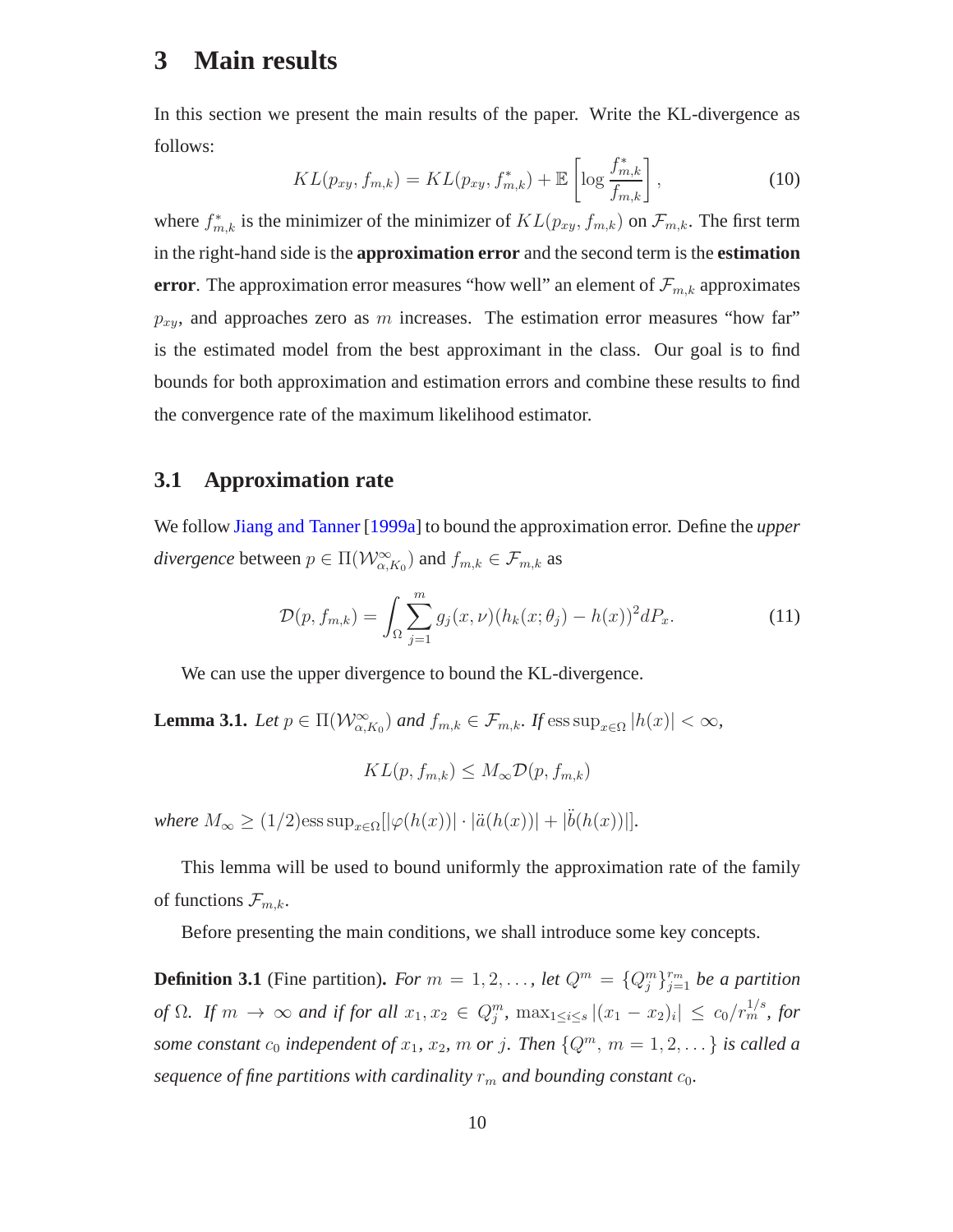Here we use some abuse of notation by using  $m$  as an index of the collection of partitions of Ω. However, this abuse of notation is justified because m is an increasing sequence and the collection of partitions depends on an increasing function of  $m$ . The next definition will be useful later to bound the "growth rate" of the model and is useful to deal with hierarchical mixture of experts (see [Jiang and Tanner](#page-19-3) [\[1999a](#page-19-3)]).

**Definition 3.2** (Subgeometric)**.** *A sequence of numbers* a<sup>j</sup> *is called sub-geometric with rate bounded by*  $M_1$  *if*  $a_j \in \mathbb{N}$ *,*  $a_j \to \infty$  *as*  $j \to \infty$ *, and*  $1 < |a_{j+1}/a_j| < M_1$  *for all*  $j = 1, 2, \ldots$  *and for some finite constant*  $M_1$ *.* 

The key idea behind find the approximation rates, is to control the approximation rate inside each fine partition of the space. More precisely, bound the approximation inside the "worst" (more difficult to approximate) partition. We need the following assumption.

**Assumption 5.** *There exists a fine partition*  $Q^m$  *of*  $\Omega$ *, with bounding constant*  $c_0$  *and cardinality sequence*  $r_m$ ,  $m = 1, 2, \cdots$ , such that  $\{r_m\}$  *is sub-geometric with rate bounded by some constant*  $M_1$ *, and there exists a constant*  $c_1 > 0$ *, and a parameter vector*  $\nu_{c_1} \in V_m$  *such that* 

<span id="page-10-0"></span>
$$
\max_{1 \le j \le r_m} \|g_j(\cdot; \nu_{c_1}) - I_{Q_j^m}(\cdot)\|_{1,\lambda} \le \frac{c_1}{r_m}.\tag{12}
$$

This assumption is similar, but weaker than, the one employed in [Jiang and Tanner](#page-19-3) [\[1999a](#page-19-3)] and requires that the vector  $g = (g_1, \dots, g_{r_m})$  approximates the vector of characteristic functions  $(I_{Q_1^m}, \cdots, I_{Q_{r_m}^m})$  at a rate not slower then  $O(r_m)$ .

The notation  $r_m$  is introduced to deal with the hierarchical mixture of experts structure. To allow more flexibility define  $r_m$  as the maximum number of experts the structure can hold, e.g. a binary tree with  $l = 1, 2, \ldots$  layers has at most  $2^l$  experts, and if we increase the number of layers by one, the actual number of experts is somewhere between  $2^l$  and  $2^{l+1} - 1$  (here we are assuming the tree is balanced without loss of generality). If we denote this class of models by  $\mathcal{F}_{r_m,k}^*$ , then  $\mathcal{F}_{r_m,k}^* \subseteq \mathcal{F}_{m,k}^* \subset \mathcal{F}_{r_m+1,k}^*$ . The sub-geometric assumption ensures that  $r_m \leq m < r_{m+1}$ , where m is the actual number of experts in the model.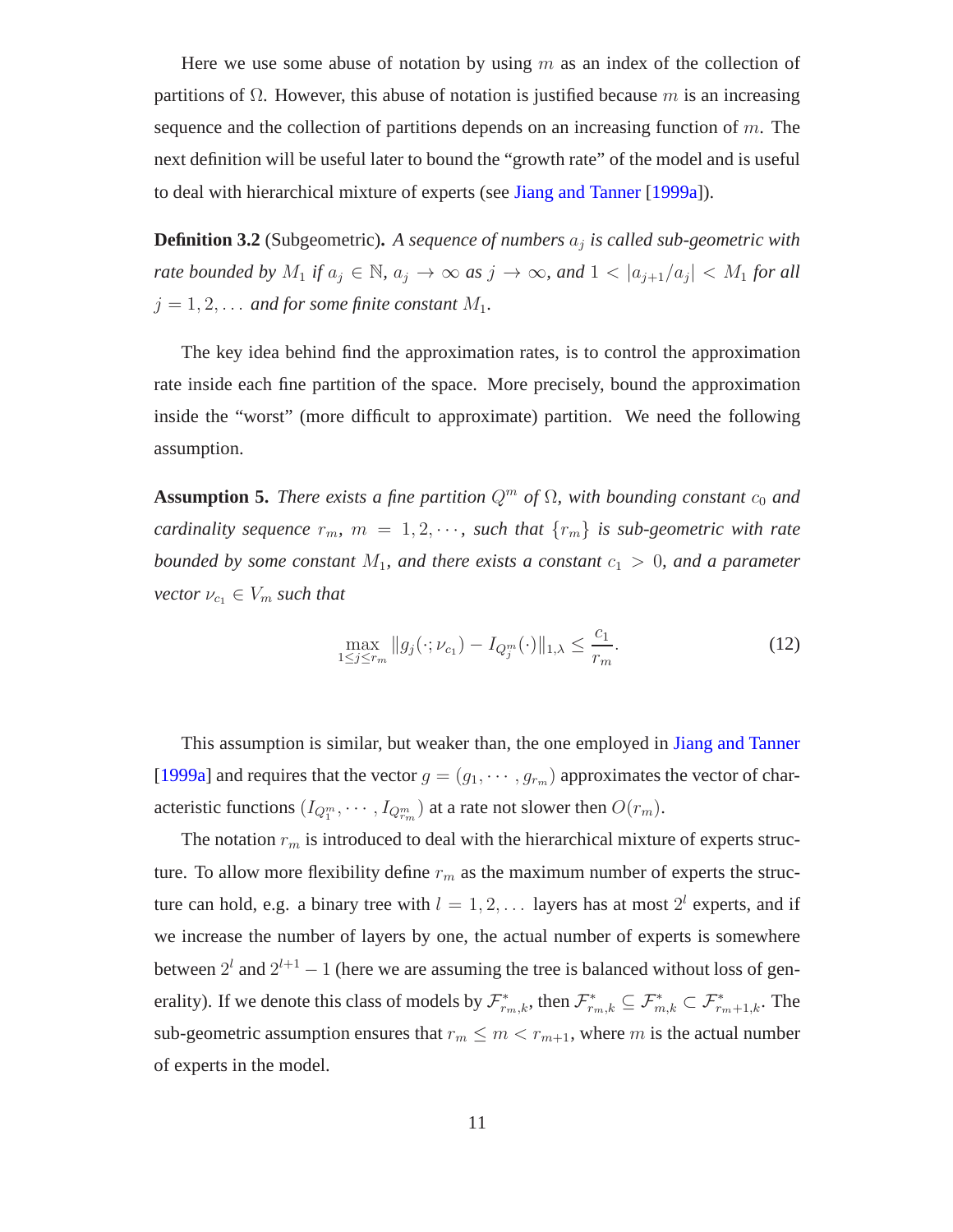**Theorem 3.1** (Approximation rate). Let  $p \in \Pi(W_{\alpha,K_0}^{\infty})$  and  $f_{m,k} \in \mathcal{F}_{m,k}^*$ . If assumption *[5](#page-10-0) holds, then*

<span id="page-11-0"></span>
$$
\sup_{p} \inf_{f_{m,k}} KL(p, f_{m,k}) \le \frac{c}{m^{2(\alpha \wedge (k+1))/s}}
$$
\n(13)

*for some constant* c *not depending on* m *or* k*.*

This result is a generalization of [Jiang and Tanner](#page-19-3) [\[1999a\]](#page-19-3) in two directions. First we allow the target function to be in a Sobolev class with  $\alpha$  derivatives; second, we consider a polynomial approximation to the target function in each experts (in fact, their result is a special case when  $\alpha = 2$  and  $k = 1$ ). This generalization enables us to address the important problem: whether it is better to mix many simple experts or to mix a few complex experts. The result also holds under more general specifications of densities/experts. In the case we also have a dispersion parameter to estimate, we just have to modify the lemma [3.1](#page-10-0) accordingly and the same result holds.

This rate also agrees with the optimal approximation rate of functions on  $\mathcal{W}^{\infty}_{\alpha,K_0}$  by piecewise polynomials [\[Windlund,](#page-20-5) [1977](#page-20-5)]. One can see that, under assumption [5,](#page-10-0) it is exactly what we are doing. Therefore this approximation rate is sharp.

### **3.2 Convergence rate**

In this section we deduce the convergence rate for the mixture-of-experts model. Equation [\(10\)](#page-9-1) gives us an expansion of the KL divergence in terms of the approximation and estimation errors. In the previous section we found a bound for the approximation error, in this section we will find the estimation error and combine with the approximation error to find the rate of convergence.

The estimation error is the "how far" is the estimated function from the best approx-imant in the class. We will demonstrate that the estimation error in [\(10\)](#page-9-1) is  $O_p((mJ_k +$  $(v_m)(\log n/n)$ . We also show that by combining this result with the approximation rate it is possible to achieve a convergence rate of  $O_p((\log n/n)^{2\tau/(2\tau+s)})$ , with  $\tau =$  $\alpha \wedge (k + 1)$ , which is close to the optimal nonparametric rate if  $\tau = \alpha$ . Moreover, if there is an unique identifiable maximizer to the likelihood problem (assumptions [3](#page-7-0) and [4\)](#page-7-1), we are able to remove the " $\log n$ " term and achieve a better convergence rate, possibly optimal if  $\tau = \alpha$ .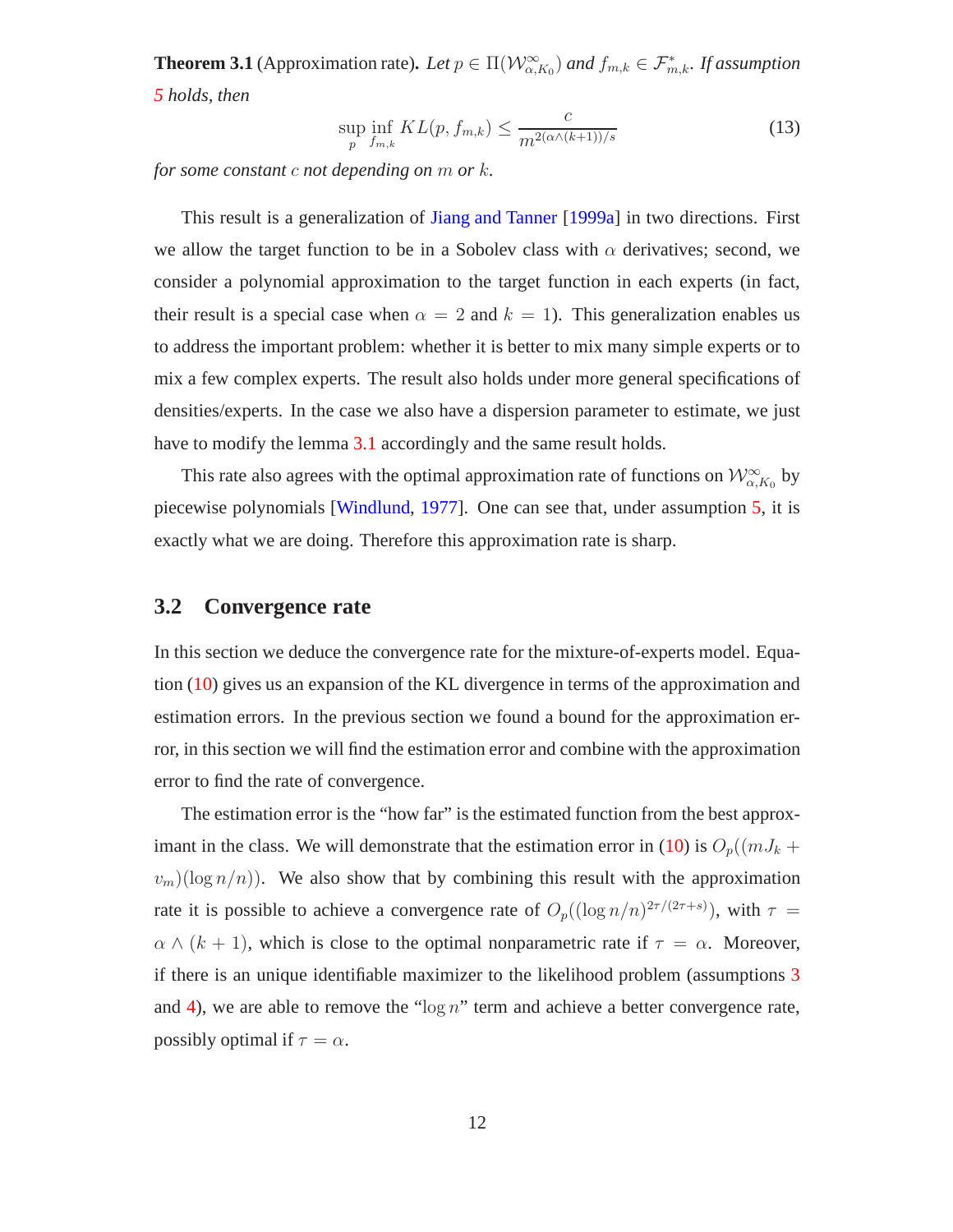The next theorem summarizes the convergence rate of the maximum likelihood estimator  $\hat{f}_{m,k}$  with respect the KL divergence between the true density  $p_{xy}$  and the estimated density.

**Theorem 3.2** (Convergence Rate). Let  $p_{xy} \in \Pi(\mathcal{W}^{\infty}_{\alpha,K_0})$  and  $\hat{f}_{m,k}$  denote its maximum *likelihood estimator on*  $\mathcal{F}_{m,k}$ *. Let* m *be allowed to increase such that*  $m \to \infty$  *and*  $m(\log n/n) \to 0$  *as n and m increase. Under Assumptions [1,](#page-5-1) [2](#page-6-3) and [5,](#page-10-0)* 

<span id="page-12-2"></span>
$$
KL(p_{xy}, \hat{f}_{m,k}) = O_p\left(\frac{1}{m^{2\tau/s}} + (mJ_k + v_m)\frac{\log n}{n}\right),\tag{14}
$$

*where*  $\tau = \alpha \wedge (k+1)$ *. In particular, if we assume*  $v_m = O(m)$ *, and let* m *be proportional to* (n/ log n) s/(2τ+s) *then*

<span id="page-12-0"></span>
$$
KL(p_{xy}, \hat{f}_{m,k}) = O_p\left(\left(\frac{\log n}{n}\right)^{\frac{2\tau}{2\tau+s}}\right).
$$
 (15)

Although the previous result is derived for the i.i.d. case, the result also holds for more general data generating process. In this result we use (through [van der Geer](#page-20-10) [\[2000\]](#page-20-10)), an uniform probability inequality for i.i.d. processes to derive theorem [A.1,](#page-24-0) but the same result can be obtained by using uniform inequalities for more general processes. This convergence rate is close to the optimal rate found in the sieves literature if  $\tau = \alpha$ , see for instance [Stone](#page-20-6) [\[1980](#page-20-6)] and [Barron and Sheu](#page-18-7) [\[1991\]](#page-18-7).

To derive this rate we do not assume that there is an unique identifiable maximizer  $f_{m,k}^*$ ; in fact, we assume  $f_{m,k}^*$  is any of such maximizers. The price to pay for such generality is the inclusion of the " $\log n$ " term in the convergence rates. If we assume  $f_{m,k}^*$  is unique and uniquely identified by a parameter vector  $\zeta^*$ , we can explore the localization property of theorem [A.1.](#page-24-0) More precisely, we can explore the fact that we are only interested in the behavior of the empirical process around a neighborhood of  $f_{m,k}^*$ . Under such conditions and assuming  $\tau = \alpha$ , we are able to achieve the optimal convergence rate in the sieves literature [\[Barron and Sheu,](#page-18-7) [1991,](#page-18-7) [Stone,](#page-20-6) [1980\]](#page-20-6).

**Theorem 3.3** (Optimal Convergence Rate). Let  $p_{xy} \in \Pi(\mathcal{W}^{\infty}_{\alpha,K_0})$  and  $\hat{f}_{m,k}$  denote its *maximum likelihood estimator on*  $\mathcal{F}_{m,k}$ . Let m be allowed to increase such that  $m \to \infty$ *and*  $m/n \rightarrow 0$  *as n and m increase. Under Assumptions* [1–](#page-5-1)[5,](#page-10-0)

<span id="page-12-1"></span>
$$
KL(p_{xy}, \hat{f}_{m,k}) = O_p\left(\frac{1}{m^{2\tau/s}} + \frac{(mJ_k + v_m)}{n}\right),\tag{16}
$$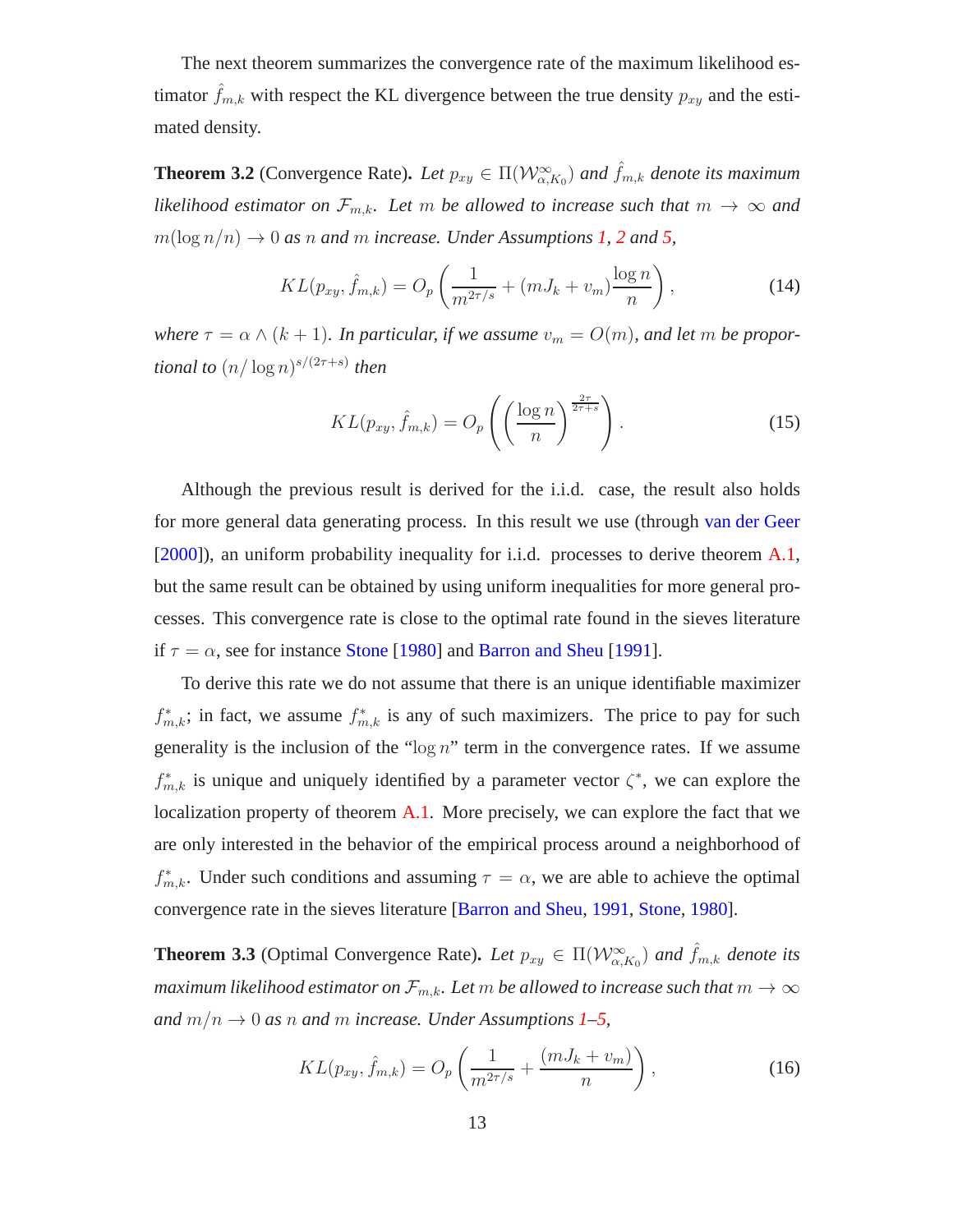*where*  $\tau = \alpha \wedge (k+1)$ *. In particular, if we assume*  $v_m = O(m)$ *, and let* m *be proportional to* n s/(2τ+s) *then*

<span id="page-13-1"></span>
$$
KL(p_{xy}, \hat{f}_{m,k}) = O_p\left(n^{-\frac{2\tau}{2\tau+s}}\right).
$$
 (17)

The same result follows for more general data generating processes and the same considerations after theorem [3.2](#page-12-0) hold.

By imposing there exist an unique maximum we are able to remove the  $\log n$  term and recover the optimal convergence rate for sieves estimates found in the literature.

### **3.3 Consistency**

Now we apply the previous results to show the maximum likelihood estimator is consistent, i.e. the KL divergence between the true density and the estimated model approaches zero as the sample size  $n$ , and the index of the approximation class  $m$  goes to infinity. Here we show consistency essentially by using the previous results.

<span id="page-13-2"></span>**Corollary 3.1** (Consistency). Let  $p_{xy} \in \Pi(\mathcal{W}^{\infty}_{\alpha,K_0})$  and  $\hat{f}_{m,k}$  denote its maximum like*lihood estimator on*  $\mathcal{F}_{m,k}$ *. Allow*  $m \to \infty$  *and*  $m(\log n/n) \to 0$  *as n and m increase. Under Assumptions [1,](#page-5-1) [2](#page-6-3) and [5](#page-10-0),*  $KL(p_{xy}, \hat{f}_{m,k}) \rightarrow 0$  *as n and m increase.* 

### <span id="page-13-0"></span>**4 Effects of** m **and** k

We consider a framework similar to [Jiang and Tanner](#page-19-3) [\[1999a\]](#page-19-3), but one is allowed to mix m GLM1 experts whose terms are polynomials on the variables, as opposed to  $k = 1$ . We also assume that the true mean function is  $\varphi(h)$  with  $h \in \mathcal{W}_{\alpha,K_0}^{\infty}$ , a Sobolev class with  $\alpha$  derivatives, as opposed to  $\alpha = 2$ .

By deriving a convergence rate such as  $(16)$  in this framework, we are able to gain insight on the two important problems in the area of ME: (i) What number of experts m should be chosen, given the size n of the training data? (ii) Given the total number of parameters, is it better to use a few very complex experts, or is it better to combine many simple experts?

For question (i), the results in Theorem [3.3](#page-13-1) and Corollary [3.1](#page-13-2) suggest that good results can be obtained by choosing the number of experts  $m$  to grow as  $n<sup>r</sup>$  with some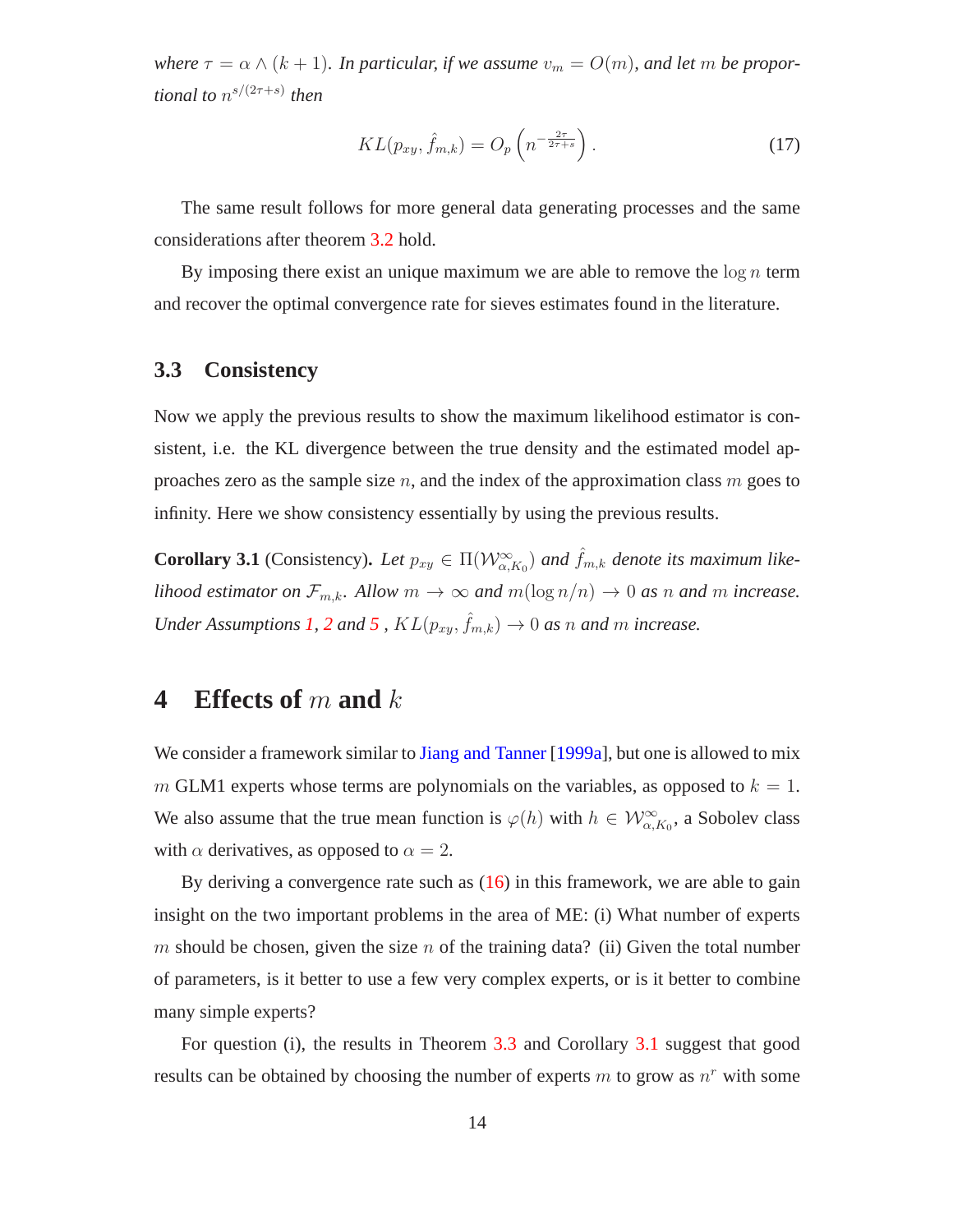power  $r \in (0, 1)$ , which may depend on the dimension of the input space and the underlying smoothness of the target function. Smoother target functions and lower dimensions generally encourage us to use less experts.

Question (ii) requires a more detailed study. The complexity of the experts (submodels) are related to  $k$ , the order of the polynomials. We see that increasing  $k$  does improve the approximation rate, however this improvement is bounded by the number of derivatives  $\alpha$  of the function h. Moreover, this approximation rate is known to be sharp for piecewise polynomials [\[Windlund,](#page-20-5) [1977\]](#page-20-5). The price to pay for this increase in the approximation rate is a larger number of parameters in the model, i.e. a worse estimation error. We will provide below a theoretical result on the optimal choice of  $k$ , as well as some numerical evidence.

First of all, an easier expression of the upper bound of the KL divergence in [\(16\)](#page-12-1) can be derived as  $KL \leq O_p(U)$  where  $U \equiv (m^{-2(\xi \wedge \alpha)/s} + (m\xi^s)/n)$ , where  $\xi = k+1$ . [This assumes that  $v(m) = O(m)$  and uses the fact that the number of parameters needed in s-dimensional polynomials of order k is bounded by  $J_k \leq (k+1)^s$ .

<span id="page-14-1"></span>We now study the upper bound U, fixing the product  $m\xi^s = C$ , where C may depend on  $n$  and is a bound for the rough order of the total number of parameters.

**Proposition 4.1.** *Let*  $\xi = k + 1$  *and*  $U \equiv (m^{-2(\xi \wedge \alpha)/s} + (m\xi^s)/n)$  (†) (which is an *upper bound for the* KL *convergence rate derived in Theorem 3.3). Then the following statements are true:*

*I. Fixing the product*  $m\xi^s = C$ , U *is minimized at*  $\xi = \alpha \wedge (C^{1/s}/e) \equiv \xi_o$ . The *corresponding optimal*  $m = \max(e^s, C/\alpha^s)$ *.* 

*II.* If  $\alpha$  is finite, then U achieves the optimal rate  $n^{-2\alpha/(s+2\alpha)}$  under the follow*ing choices:*  $\xi$  *is any constant that is at least*  $\alpha$  *and does not vary with n, and*  $m \approx$  $c_1 n^{s/(s+2\alpha)}$  for any constant  $c_1 > 0$ .

*III. If*  $\alpha = \infty$ *, the following choices will make U to have a near-parametric rate*  $U = O((\ln n)^s/n)$ :  $m \ge 2$  *and is constant in*  $n, \xi \approx c_2 \ln n$  *for any constant*  $c_2 \ge s$ .

<span id="page-14-0"></span>**Remark 1.** *This Proposition suggests that for achieving optimal performance, the* ξ *(or* k*, related to the complexity of the experts) and the* m *(the number of experts) should be compromised. Fixing an upperbound* C *of the total number of parameters, the optimal*  $\xi = \alpha \wedge (C^{1/s}/e) \equiv \xi_o$ . *The optimal compromise therefore depends both on*  $\alpha$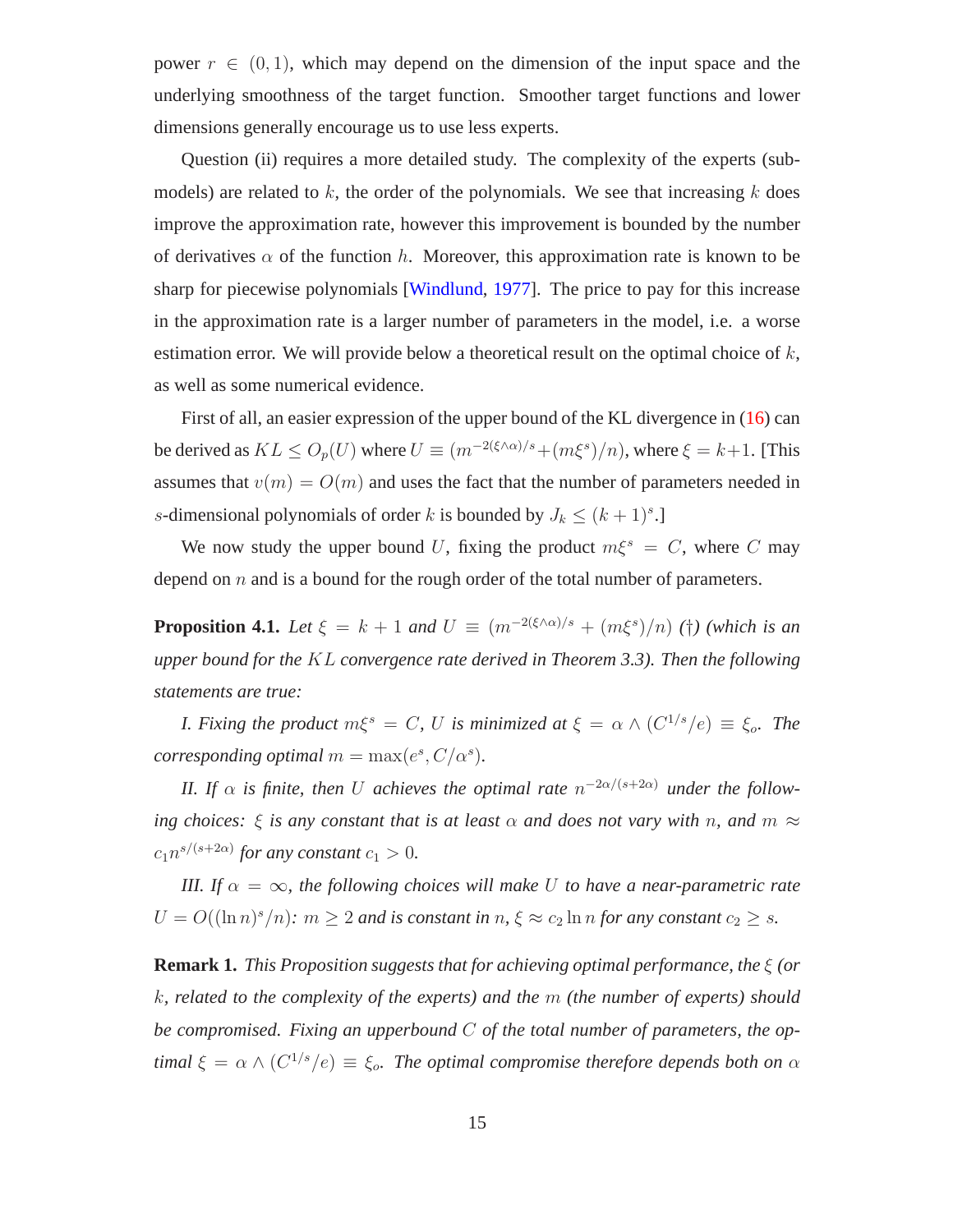*(smoothness of the target function) and* s *(the dimension of the input space). The formula implies that (a) a smoother target function (indexed by a larger* α*) will favor more complex submodels (with larger* ξ *or* k*), (b) for a very smooth target function (with large enough* α*), a higher dimension* s *of the input space will favor the use of simpler submodels (with smaller*  $\xi$  *or*  $k+1$ , possibly smaller than  $\alpha$ ) and the use of more experts *(bigger* m*).*

**Remark 2.** *Although Result I shows how to construct an* exactly*-optimal compromise between* ξ *and* m*, Results II and III show that good convergence rates are quite robust against deviations from these optimal solutions. We note that* near*-optimal convergence rates can always be achieved with* ξ *not being too large compared to the sample size* n*. This is summarized in the two situations in Results II and III, where we see that even in the case*  $\alpha = \infty$ *, we only need about*  $\xi \sim \ln n$  *for us to achieve a near-parametric convergence rate.*

One drawback of the above theoretic analysis is that it has used a rough upper bound (which has a simple expression) for the total number of parameters associated with  $k$ th order s dimensional polynomials. Below we conduct some numeric study, where the exact number of parameters are used. When considering the choice of  $k$ , a first impulse is to use polynomials of order  $a - 1$ , but the number of variables in the model increase exponentially with  $k$  if  $s > 1$ . In fact, in many cases it is preferable to use a smaller  $k$  and many experts  $m$  if one wishes to control the size of the estimation error. This is consistent with the earlier Remark [1](#page-14-0) we made for our theoretic analysis.

Table [1](#page-16-0) compares the approximation error using distinct values of k and m holding the estimation error fixed. Assume we have  $s = 5$  variables and  $\alpha = 6$ , a modeler builds a model with  $m = 5$  experts and, since it is known that  $\alpha = 6$ , also chooses  $k = 5$ . If we further assume  $v_m = m \times s$ , the total number of parameters in the model is  $mJ_k + v_m = 1285$ . We can see the smallest approximation error is achieved at  $k = 3$ and  $m = 21$ .

Similarly, fixing the approximation error we see that a balance between  $m$  and k is necessary. Fix  $\alpha = 6$  and  $s = 5$  and assume one wants a model with approximation error proportional to 0.01. Table [2](#page-16-1) shows that the model with smaller estimation error that achieves this approximation error is the one with  $k = 3$  and  $m = 18$ .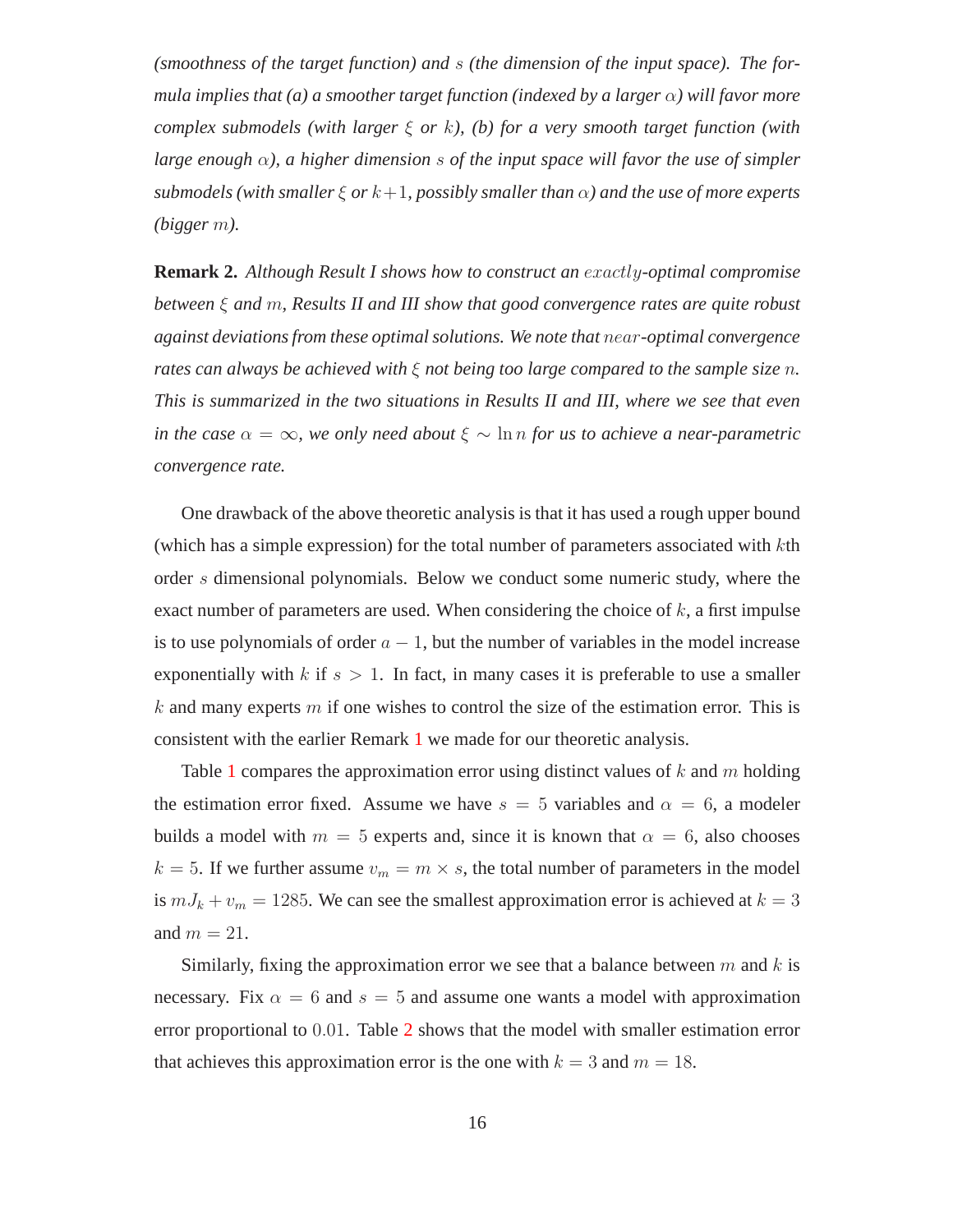<span id="page-16-0"></span>Table 1: This table compares the approximation error of the model holding the estimation error fixed. We assume  $\alpha = 6$  and  $s = 5$  and allow for distinct specifications of m and k.

| $\boldsymbol{k}$ | $\boldsymbol{m}$ | $m^{-2(k+1)/s}$ | $mJ_k+v_m$ |
|------------------|------------------|-----------------|------------|
| 0                | 214              | 0.1169          | 1,284      |
| 1                | 117              | 0.0221          | 1,287      |
| 2                | 49               | 0.0094          | 1,274      |
| 3                | 21               | 0.0077          | 1,271      |
| $\overline{4}$   | 10               | 0.0100          | 1,310      |
| 5                | 5                | 0.0210          | 1,285      |

<span id="page-16-1"></span>Table 2: This table compares the number of parameters of the model holding the approximation error fixed. We assume  $\alpha = 6$ ,  $s = 5$  and the estimation error to be proportional to 0.01. We allow for distinct specifications of  $m$  and  $k$ .

| $\boldsymbol{k}$ | $\boldsymbol{m}$ | $m^{-2(k+1)/s}$ | $mJ_k+v_m$ |
|------------------|------------------|-----------------|------------|
| $\mathbf{0}$     | 100,000          | 0.0100          | 600,000    |
| 1                | 316              | 0.0100          | 3,476      |
| 2                | 46               | 0.0101          | 1,196      |
| 3                | 18               | 0.0098          | 1,098      |
| 4                | 10               | 0.0100          | 1,310      |
| 5                |                  | 0.0099          | 1,799      |

This quick exercise illustrated one of the main conclusions of this paper: it is not true that one should always use few complex models (small  $m$  and large  $k$ ) or always choose for many complex ones (small k and large m); a balance between k and m should be used instead. Moreover, a small increase in  $k$  comparing to the linear model  $(k = 1)$  can have a good improvement on the approximation and estimation errors.

The results in this paper focus only on target density and mixture-of-experts specified in sections [2.1](#page-4-1) and [2.2](#page-5-2) respectively. However, similar results can be derived for more complex models and target densities.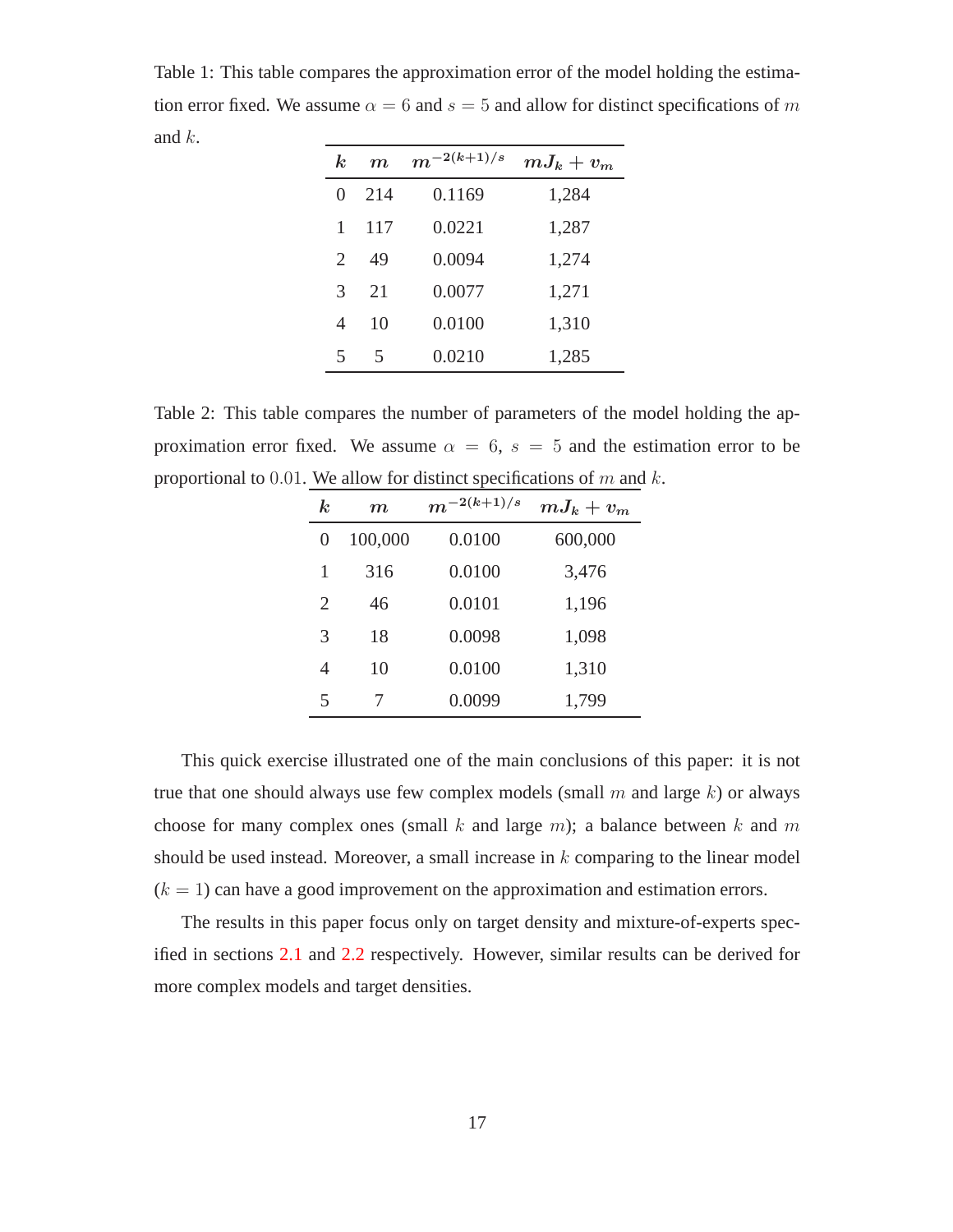## **5 Conclusion**

In this paper we study the mixture-of-experts model with experts in an one-exponential family with mean  $\varphi(h_k)$ , where  $h_k$  is a  $k^{th}$  order polynomial and  $\varphi(\cdot)$  is the inverse link function. We derive sharp approximation rates with respect to the Kullback-Leibler divergence and convergence rate of the maximum likelihood estimator to densities in an one-parameter exponential family with mean  $\varphi(h)$  with  $h \in \mathcal{W}^{\infty}_{\alpha,K_0}$ , a Sobolev class with  $\alpha$  derivatives. We found that the convergence rate of the maximum likelihood estimator to the true density is  $O_p (m^{-2[\alpha \wedge (k+1)]/s} + (mJ_k + v_m)n^{-1} \log n)$ , where n is the number of observations, s is the number of covariates,  $J_k$  is the number of parameters of the polynomial  $h_k$ , m the number of experts and  $v_m$  is the number of parameters on the weight functions. Further, if the maximum likelihood estimator is uniquely identified we can remove the " $\log n$ " term of the convergence rates.

We discuss model specification and the effects on approximation and estimation errors and conclude that the best error bound is achieved using a balance between  $k$ and m, and inclusion of polynomial terms might render better error bounds. Also, the results of this paper can be generalized to more complex target densities and models with simple modifications to the proofs.

We generalize [Jiang and Tanner](#page-19-3) [\[1999a](#page-19-3)] in several directions: (i) we assume one can include polynomial terms of the variables on the GLM1 experts; (ii) we assume the target density is in a  $\mathcal{W}^{\infty}_{\alpha,K_0}$  class, for  $\alpha > 0$ , instead of  $\mathcal{W}^2_{\infty,K_0}$ ; (iii) we show consistency of the quasi-maximum likelihood estimator for fixed number of experts; (iv) we calculate non-parametric convergence rates of the maximum likelihood estimator; (v) we show non-parametric consistency when the number of experts and the sample size increase; and finally (vi) that using polynomials in the experts one can get better estimation and error bounds. These developments have shed light on the important questions of how many experts should be chosen and how complex the experts themselves should be.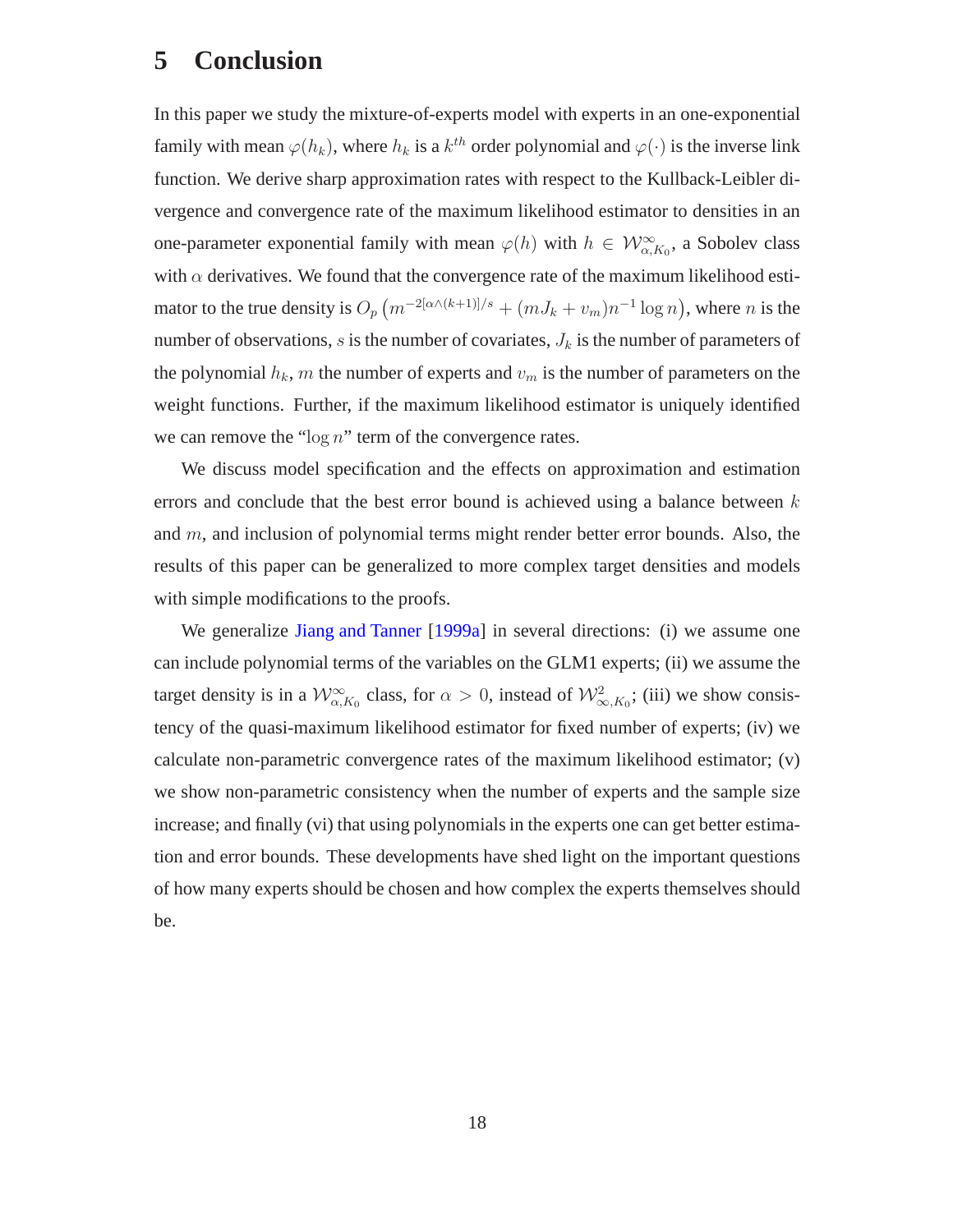## **Acknowledgements**

The authors would like to thank Prof. Marcelo Fernandes and Prof. Marcelo Medeiros for insightful discussion about mixture-of-experts and comments on previous versions of this manuscript.

# **References**

- <span id="page-18-7"></span>A. Barron and C. Sheu. Approximation of density functions by sequences of exponential families. *The Annals of Statistics*, 19(3):1347–1369, 1991.
- <span id="page-18-3"></span>C. Bates and H. White. A unified theory of consistent estimation for parametric models. *Econometric Theory*, 1(2):151–178, 1985.
- <span id="page-18-0"></span>A. Carvalho and M. Tanner. Modeling nonlinear time series with local mixtures of generalized linear models. *Canadian Journal of Statistics*, 33(1), 2005a.
- <span id="page-18-4"></span>A. Carvalho and M. Tanner. Mixtures-of-experts of autoregressive time series: asymptotic normality and model specification. *IEEE Transactions on Neural Networks*, 16 (1):39–56, 2005b.
- <span id="page-18-5"></span>A. Carvalho and M. Tanner. Modeling nonlinearities with mixtures-of-experts of time series models. *International Journal of Mathematics and Mathematical Sciences*, 9: 1–22, 2006.
- <span id="page-18-6"></span>A. Carvalho and M. Tanner. Modelling nonlinear count time series with local mixtures of poisson autoregressions. *Computational Statistics and Data Analysis*, 51 (11):5266–5294, 2007.
- <span id="page-18-1"></span>G. Celeux, M. Hurn, and C. Robert. Computation and inferential difficulties with mixture distributions. *Journal of the American Statistical Association*, 99:957–970, 2000.
- <span id="page-18-2"></span>X. Chen. Large sample sieve estimation of semi-nonparametric models. *Handbook of Econometrics*, 6, 2006.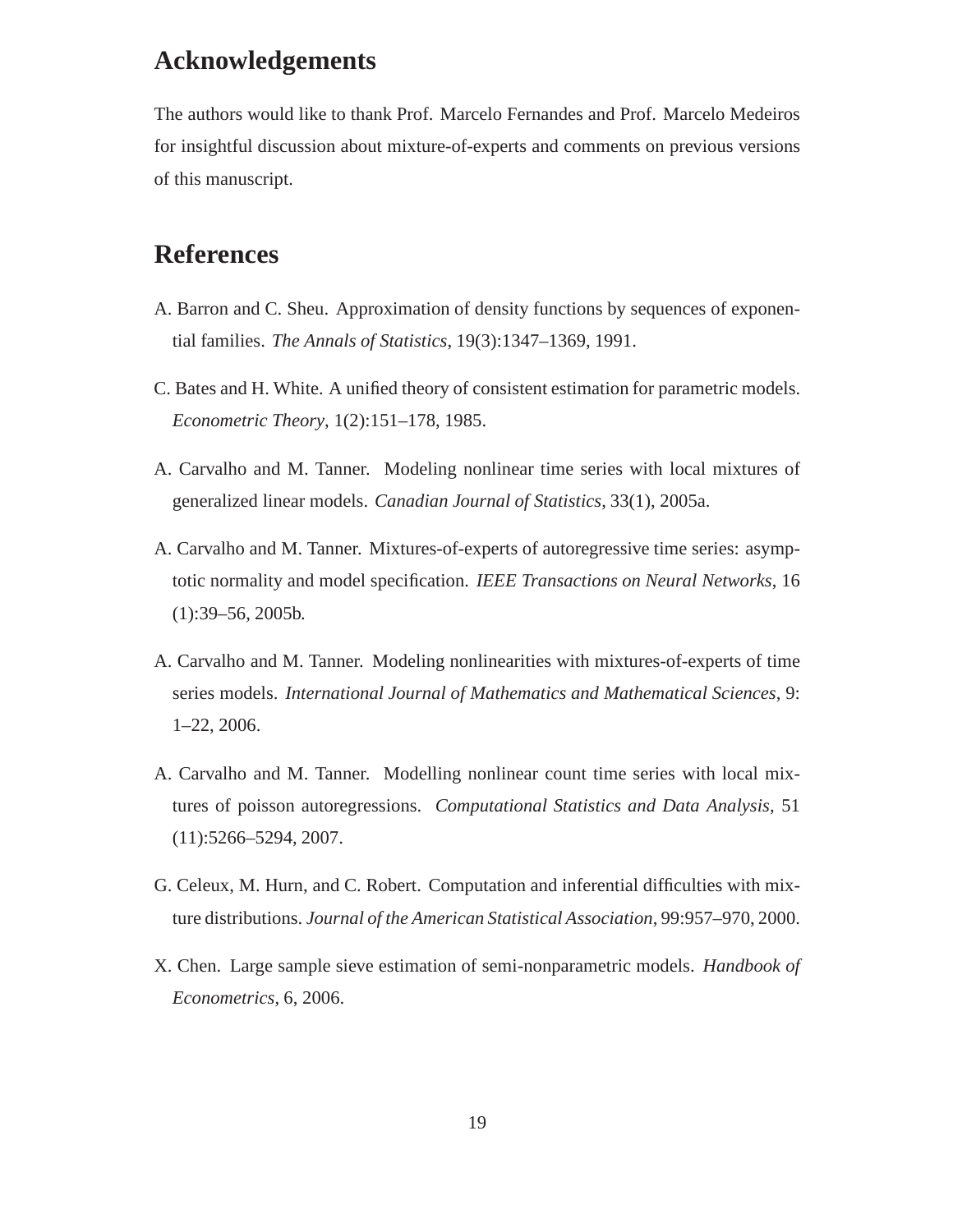- <span id="page-19-11"></span>A. Dempster, N. Laird, and D. Rubin. Maximum likelihood from incomplete data via the em algorithm. *Journal of the Royal Statistical Society. Series B (Methodological)*, 39(1):1–38, 1977.
- <span id="page-19-4"></span>J. Geweke. Interpretation and inference in mixture models: simple mcmc works. *Computational Statistics and Data Analysis*, 51:3529–3550, 2007.
- <span id="page-19-2"></span>J. Geweke and M. Keane. Smoothly mixing regressions. *Journal of Econometrics*, 138 (1):252–290, 2007.
- <span id="page-19-10"></span>G. Huerta, W. Jiang, and M. Tanner. Time series modeling via hierarchical mixtures. *Statistica Sinica*, 13(4):1097–1118, 2003.
- <span id="page-19-0"></span>R. Jacobs, M. Jordan, S. Nowlan, and G. Hinton. Adaptive mixtures of local experts. *Neural computation*, 3(1):79–87, 1991.
- <span id="page-19-12"></span>R. Jennrich. Asymptotic properties of non-linear least squares estimators. *The Annals of Mathematical Statistics*, 40(2):633–643, 1969.
- <span id="page-19-3"></span>W. Jiang and M. Tanner. Hierarchical mixtures-of-experts for exponential family regression models: approximation and maximum likelihood estimation. *The Annals of Statistics*, pages 987–1011, 1999a.
- <span id="page-19-9"></span>W. Jiang and M. Tanner. On the identifiability of mixtures-of-experts. *Neural Networks*, 12(9):1253–1258, 1999b.
- <span id="page-19-1"></span>M. Jordan and R. Jacobs. Hierarchical mixtures of experts and the em algorithm. *Neural computation*, 6(2):181–214, 1994.
- <span id="page-19-7"></span>E. Lehmann. *Theory of point estimation*. Thomson Brooks/Cole, 1991.
- <span id="page-19-8"></span>P. McCullagh and J. Nelder. *Generalized linear models*. Chapman & Hall/CRC, 1989.
- <span id="page-19-5"></span>E. Mendes, A. Veiga, and M. Medeiros. Estimation and asymptotic theory for a new class of mixture models. *Manuscript, Pontifical Catholic University of Rio de Janeiro*, 2006.
- <span id="page-19-6"></span>A. Norets. Approximation of conditional densities by smooth mixtures of regressions. *The Annals of Statistics*, 38(3):1733–1766, 2010.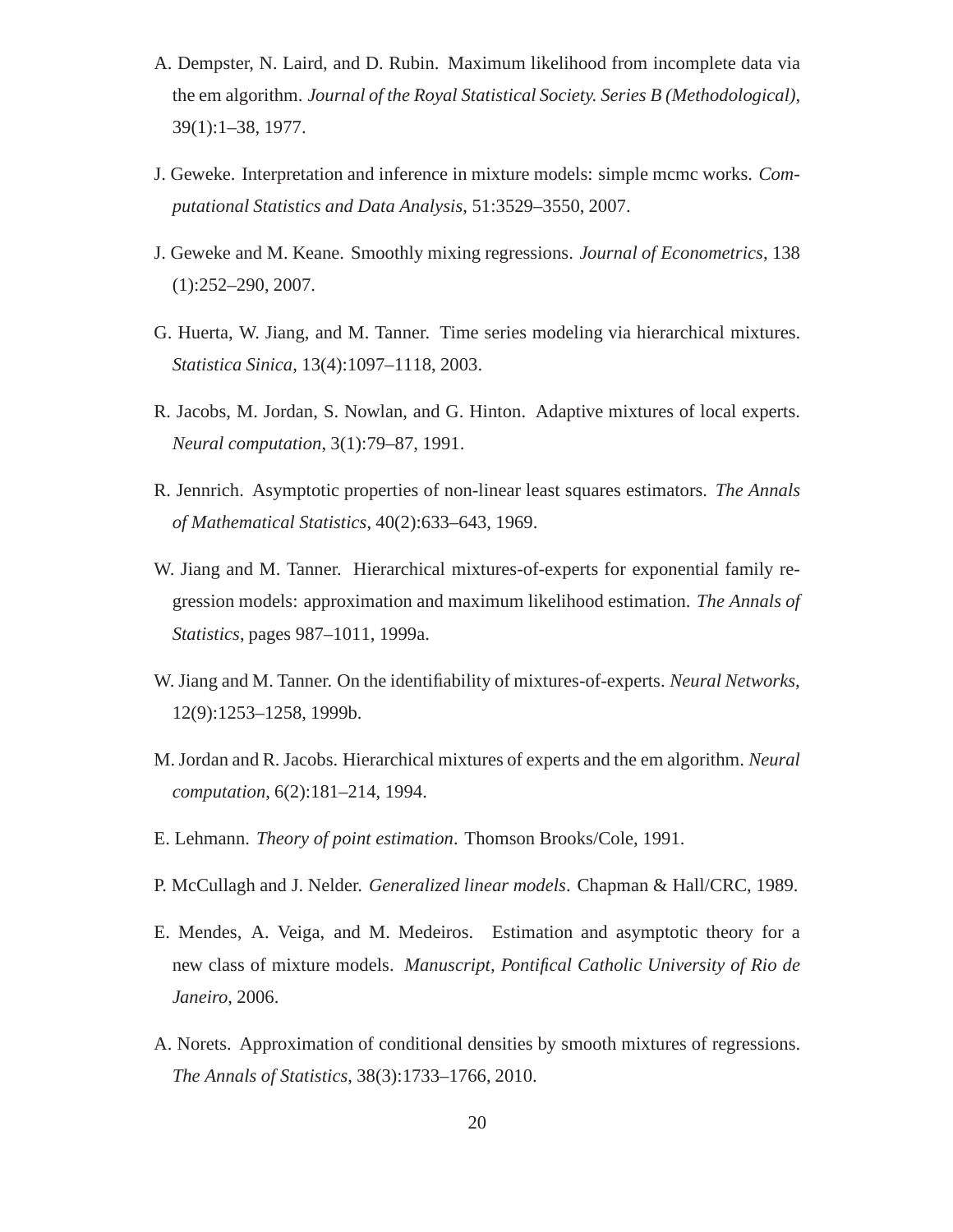- <span id="page-20-4"></span>F. Peng, R. Jacobs, and M. Tanner. Bayesian inference in mixtures-of-experts and hierarchical mixtures-of-experts models with an application to speech recognition. *Journal of the American Statistical Association*, pages 953–960, 1996.
- <span id="page-20-6"></span>C. Stone. Optimal rates of convergence for nonparametric estimators. *The Annals of Statistics*, 8(6):1348–1360, 1980.
- <span id="page-20-7"></span>C. Stone. Additive regression and other nonparametric models. *The Annals of Statistics*, 13(2):689–705, 1985.
- <span id="page-20-10"></span>S. van der Geer. *Empirical Processes in M-Estimation*. Cambridge Univ Pr, 2000.
- <span id="page-20-12"></span>A. van der Vaart and J. Wellner. *Weak Convergence and Empirical Processes*. Springer-Verlag New York, Inc., 1996.
- <span id="page-20-2"></span>M. Villani, R. Kohn, and P. Giordani. Regression density estimation using smooth adaptive gaussian mixtures. *Journal of Econometrics*, 153(2):155–173, 2009.
- <span id="page-20-8"></span>H. White. *Estimation, inference and specification analysis*. Cambridge Univ Pr, 1996.
- <span id="page-20-5"></span>O. Windlund. On best error bounds for approximation by piecewise polynomial functions. *Numerische Mathematik*, 27:327–338, 1977.
- <span id="page-20-0"></span>S. Wood, W. Jiang, and M. Tanner. Bayesian mixture of splines for spatially adaptive nonparametric regression. *Biometrika*, 89(3):513–528, 2002.
- <span id="page-20-1"></span>S. Wood, R. Kohn, R. Cottet, W. Jiang, and M. Tanner. Locally adaptive nonparametric binary regression. *Journal of Computational and Graphical Statistics*, 17(2):352– 372, 2008.
- <span id="page-20-3"></span>S. Wood, O. Rosen, and R. Kohn. Bayesian mixtures of autoregressive models. *Journal of Computational and Graphical Statistics*, 20(1):174–195, 2011.
- <span id="page-20-9"></span>L. Xu and M. Jordan. On convergence properties of the em algorithm for gaussian mixtures. *Neural computation*, 8(1):129–151, 1996.
- <span id="page-20-11"></span>Y. Yang and A. Barron. An asymptotic property of model selection criteria. *IEEE Transactions on Information Theory*, 44(1):95–116, 2002. ISSN 0018-9448.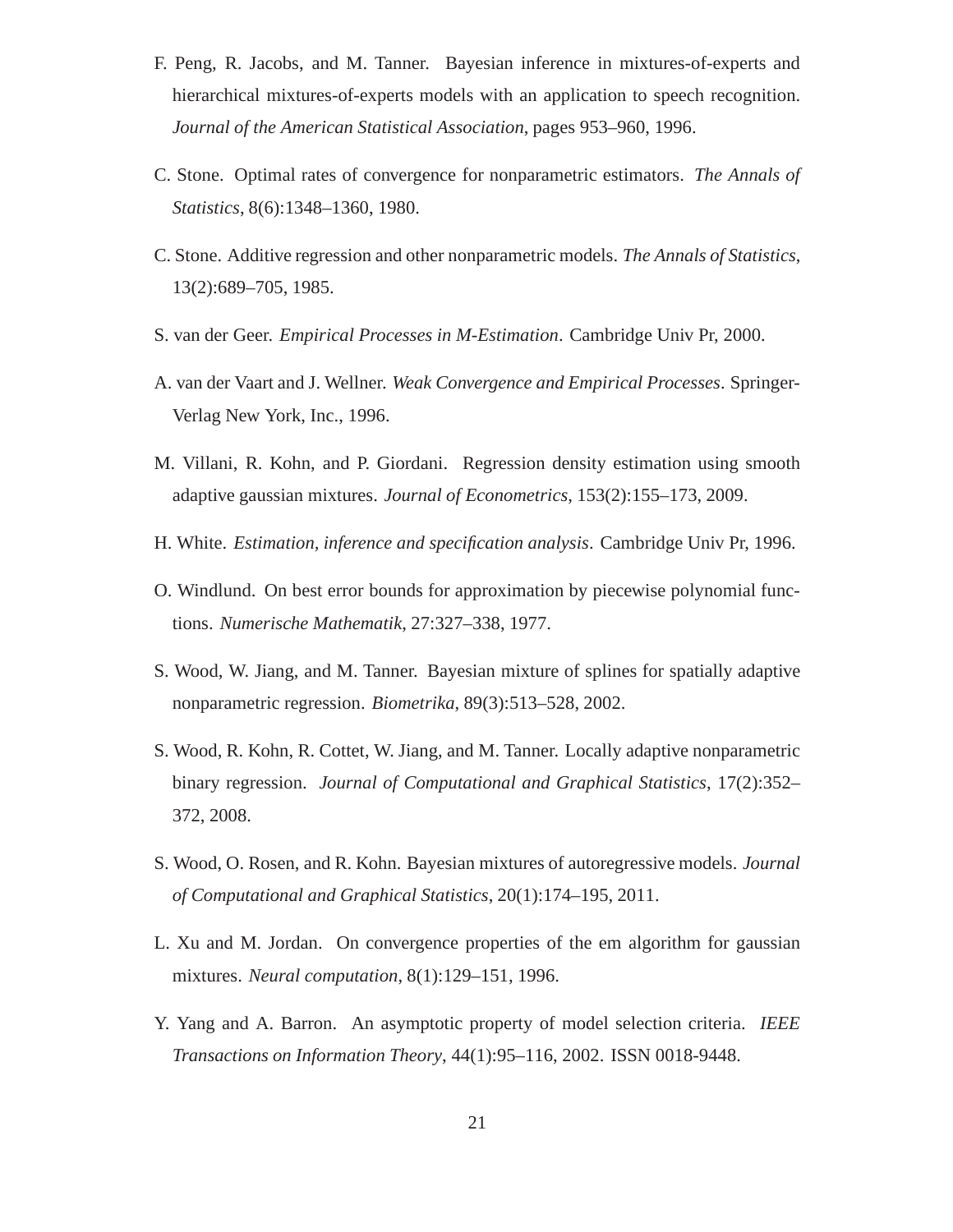- <span id="page-21-2"></span>Y. Yang and J. Ma. Asymptotic convergence properties of the em algorithm for mixture of experts. *Neural Computation*, pages 1–29, 2011.
- <span id="page-21-0"></span>D. Young and D. Hunter. Mixtures of regressions with predictor-dependent mixing proportions. *Computational Statistics & Data Analysis*, 54(10):2253–2266, 2010.
- <span id="page-21-1"></span>A. Zeevi, R. Meir, and V. Maiorov. Error bounds for functional approximation and estimation using mixtures of experts. *IEEE Transactions on Information Theory*, 44 (3):1010–1025, 1998.

## **A Showing the convergence rate**

In this appendix we explain and justify the main steps in proving the convergence rate.

One of the drawbacks of working with the Kullback-Leibler divergence is that it is not bounded. An alternative is to use the Hellinger distance.

**Definition A.1** (Hellinger Distance)**.** *Let* P *and* Q *denote two probability measures absolute continuous with respect to some measure* λ*. The Hellinger distance between* P *and* Q *is given by*

$$
d_h(P,Q) = \left\{ \frac{1}{2} \int \left( \sqrt{\frac{dP}{d\lambda}} - \sqrt{\frac{dQ}{d\lambda}} \right)^2 d\lambda \right\}^{1/2}.
$$
 (18)

*Alternatively, the Hellinger distance between two densities* p and q with respect to  $\lambda$  is *given by*

$$
d_h(p,q) = \left\{ \frac{1}{2} \int (\sqrt{p} - \sqrt{q})^2 d\lambda \right\}^{1/2}.
$$
 (19)

One can show that if the likelihood ratio is bounded, the KL divergence is bounded by a constant times the square of the Hellinger distance. We use the following result due to [Yang and Barron](#page-20-11) [\[2002](#page-20-11)], which is presented together with a basic inequality relating the Hellinger distance and Kullback-Leibler divergence.

<span id="page-21-3"></span>**Lemma A.1** [\(Yang and Barron](#page-20-11) [\[2002\]](#page-20-11)). *Let*  $p_{xy} = dP$  *and*  $||p_{xy}/f||_{\infty, \Omega \times A} < c_s^2$ , for  $f \in \mathcal{F}_{m,k}$ . Then

$$
d_h^2(p_{xy}, f) \leq KL(p_{xy}, f) \leq 2(1 + \log c_s) d_h^2(p_{xy}, f),
$$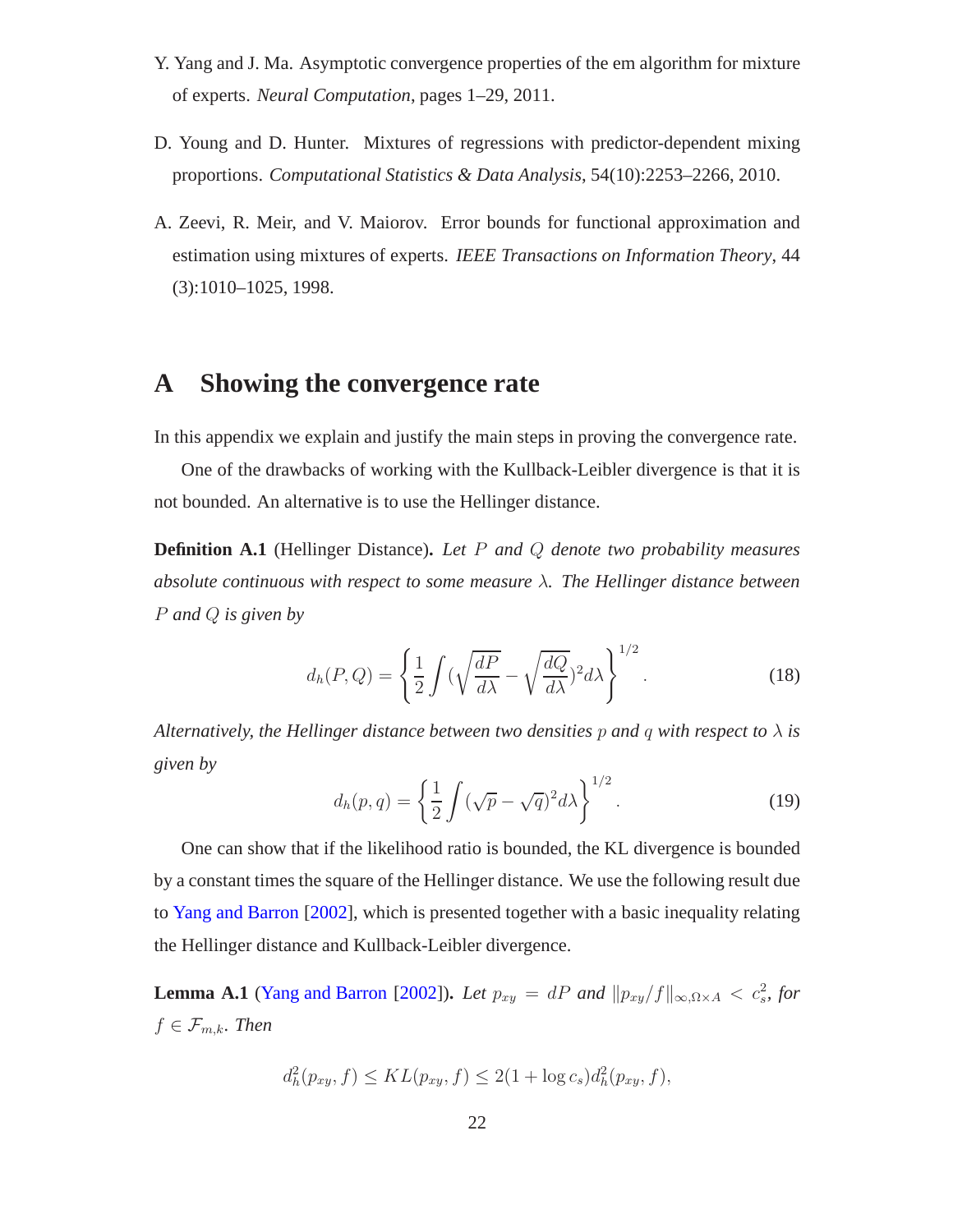*where*  $d_h(p, f)$  *stands for the Hellinger distance between the densities* p and f with *respect to*  $\lambda$ *.* 

This Lemma implies that the Kullback-Leibler divergence is bounded by the square of the Hellinger distance, and therefore the convergence rate in the square of the Hellinger distance is the same as the convergence rate in the Kullback-Leibler divergence. The only problem is that, in general, the boundedness condition does not hold on the whole set  $A$  (the support of  $Y$ ). One could overcome this complication by finding the convergence rate inside some subset of A where the KL divergence is bounded and control the tail probability outside this subset.

Let  $S(Y, X)$  denote a scalar function of  $(Y_1, X'_1), \ldots, (Y_n, X_n)'$  and  $B(\beta) = \{y \in X\}$  $A: |y| \leq \beta$ . For every  $K \in \mathbb{R}$ ,

<span id="page-22-1"></span>
$$
P(S(Y, Y) > K) \le P(\{S(Y, X) > K\} \cap B(\beta)) + P(|Y| > \beta).
$$
 (20)

If A is bounded, we can choose  $\beta = \text{ess sup } |A|$ , and the second term on the right hand side will be zero. Otherwise, we can take  $\beta$  to be large enough such that  $P(|Y| > \beta)$  is small or converges to zero at some rate.

In order to bound the estimation error we shall use results from the theory of empirical processes. The convergence rate theorem presented below is derived for the i.i.d. case, however the same result holds for martingales (see [van der Geer](#page-20-10) [\[2000\]](#page-20-10)).

To control the estimation rate inside a class of functions we have to measure how big is the class. Let  $N_B(\varepsilon, \mathcal{F}, \| \cdot \|)$  denote the number of  $\varepsilon$ -brackets<sup>[3](#page-22-0)</sup> with respect to the distance  $\|\cdot\|$ , needed to cover the set F and  $H_B(\varepsilon, \mathcal{F}, \| \cdot \|) = \log N_B(\varepsilon, \mathcal{F}, \| \cdot \|)$ the respective *bracketing entropy*. Moreover, let const. denote some finite universal constant that may change each time it appears, and write  $\mathcal{F}_{m,k}^{1/2} = \{ \sqrt{f} : f \in \mathcal{F}_{m,k} \}.$ We show that, under some conditions,

$$
H_B(\varepsilon, \mathcal{F}_{m,k}^{1/2}, \|\cdot\|_{2,\Omega\times A}) \le const. \left(mJ_k + v_m\right) \log \frac{C}{\varepsilon},
$$

for some finite constant C not depending on  $\varepsilon$ .

<span id="page-22-0"></span><sup>3</sup>For a formal definition of *Bracketing Numbers* see [van der Vaart and Wellner](#page-20-12) [\[1996\]](#page-20-12) chapters 2.1 and 2.7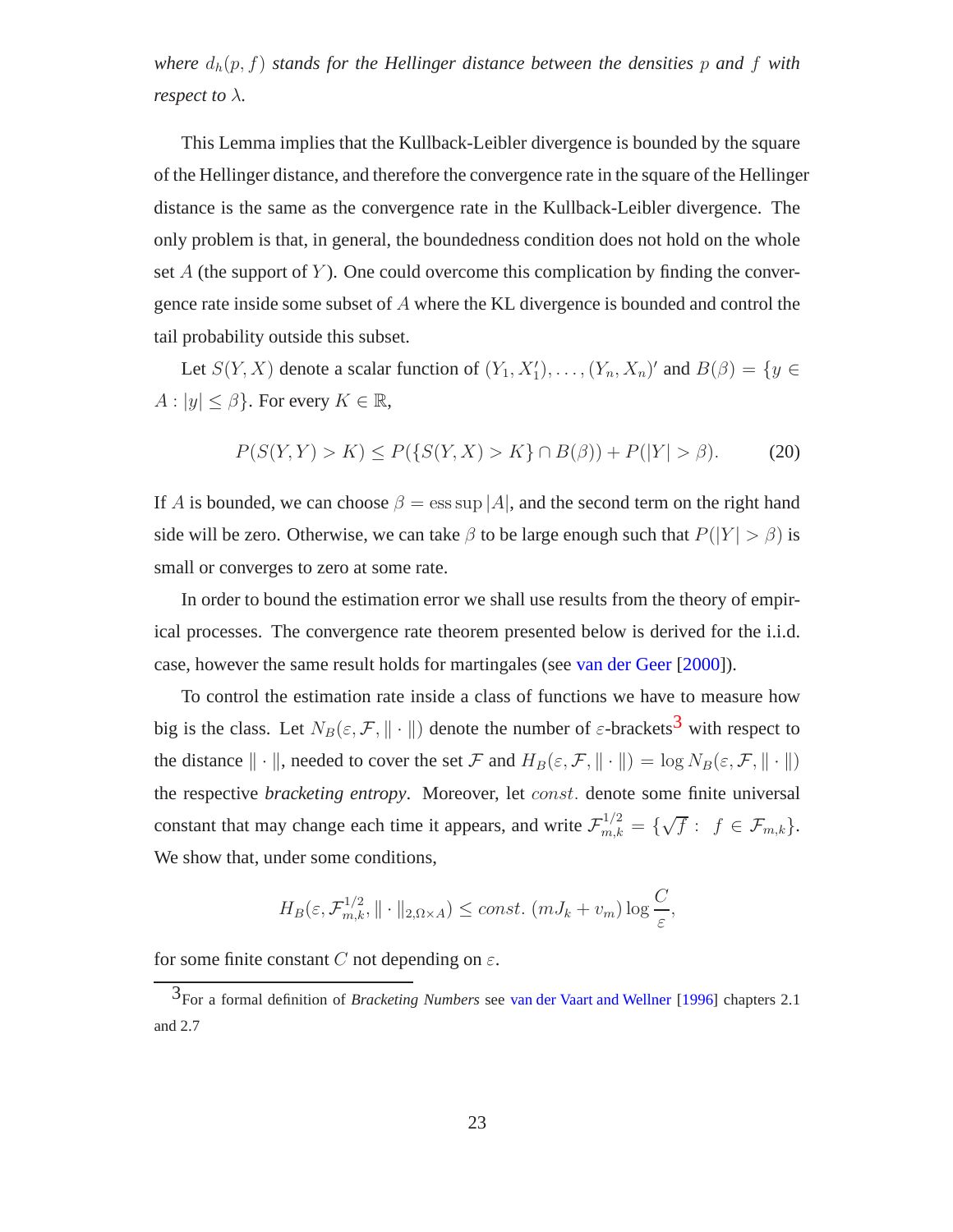Hence, our first task is to find the bracketing entropy of  $\mathcal{F}_{m,k}^{1/2}$  $\mathcal{F}_{m,k}^{1/2}$  $\mathcal{F}_{m,k}^{1/2}$ . Assumption 1 implies that

$$
\frac{\partial \sqrt{f_{m,k}}}{\partial \zeta'} \leq \frac{\sqrt{f_{m,k}}}{2} \left[ c_g(x)', \delta_1 F(x,y)', \ldots, \delta_m F(x,y)'\right],
$$

where  $0 \le \delta_i = g_i \pi(h_k(x; \theta_i), y) / f_{m,k} \le 1$  and  $\sum_i \delta_i = 1$ .

Hence, for any  $f_1$  and  $f_2$  in some  $\mathcal{F}_{m,k}$  indexed respectively by the parameter vectors  $\zeta_1$  and  $\zeta_2$  in  $V_m \times \Theta_{mk}$ ,

<span id="page-23-0"></span>
$$
|\sqrt{f_1} - \sqrt{f_2}| \le c(x, y)|\zeta_1 - \zeta_2|_2,
$$
\n(21)

with  $c(x, y)^2 = (\sqrt{f_1}/2)[|F(x, y)'F(x, y)| + |c_g(x)'c_g(x)|]$ . Therefore, the squareroot densities in  $\mathcal{F}_{m,k}$  are Lipschitz in parameters, with Lipschitz function  $c(x, y) \in$  $L^2(\lambda, \Omega \times A).$ 

**Lemma A.2** (Bracketing Entropy). *Under assumption [1,](#page-5-1) for any*  $0 < \delta \leq 1$ *,* 

$$
H_B(\varepsilon, \mathcal{F}_{m,k}^{1/2}, \|\cdot\|_2) \le const. (mJ_k + v_m) \log \frac{C}{\varepsilon},\tag{22}
$$

*where*  $C = 2||c(X, Y)||_{2, \Omega \times A}$ diam $(V_m \times \Theta_{mk})$ *; and* 

<span id="page-23-2"></span>
$$
\int_{0^+}^{\delta} \log H_B^{1/2}(u, \mathcal{F}_{m,k}^{1/2}, ||\cdot||_2) du \le const. (mJ_k + v_m)^{1/2} \delta \log^{1/2} \frac{C}{\delta}
$$
 (23)

*Proof.* The first part of the lemma follows from Lemma [C.5](#page-33-0) and equation [\(21\)](#page-23-0) together with assumption [1.](#page-5-1)

The second inequality follows from Lemma [C.2.](#page-31-0) If we take  $b = \delta$  and  $C > e^{\pi}$ , we have

$$
\int_{0^+}^{\delta} H_B^{1/2}(u, \mathcal{F}_{m,k}^{1/2}, ||\cdot||_2) du \le const. (mJ_k + v_m)^{1/2} \delta \log^{1/2} \frac{C}{\delta}.
$$

Proving the lemma.

Lemma [A.1](#page-21-3) requires the likelihood ratio  $|p_{xy}/f_{m,k}^*|$  to be bounded. Next lemma shows the rate of decay for the tail probability  $P(|Y| > \beta)$ , as a function of m and  $J_k$ .

**Lemma A.3.** Let  $p \in \Pi(W_{\alpha,K_0}^{\infty})$  and consider densities on  $\mathcal{F}_{m,k}$ . Then, under assump*tion* [5,](#page-10-0) *in a set with probability not smaller than*  $1 - \eta$ ;

<span id="page-23-1"></span>
$$
\left\| \sup_{p} \inf_{f \in \mathcal{F}_{m,k}} \log \frac{p}{f} \right\|_{\infty,\Omega} \le const. (mJ_k)^{-\alpha/s} (c\dot{a}_{\infty} + \dot{b}_{\infty}) \tag{24}
$$

 $\Box$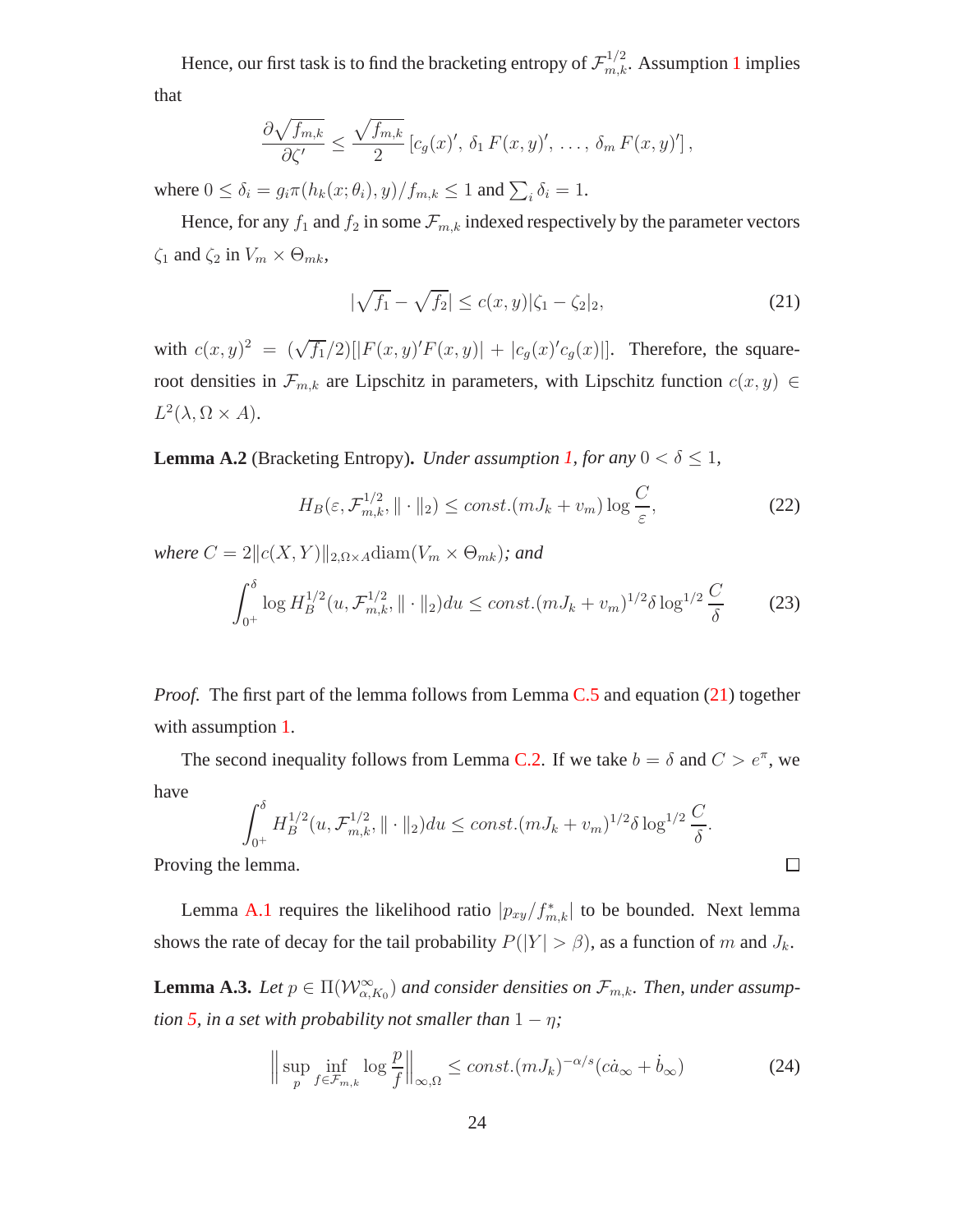*where*  $\eta = ||\text{Var}(Y | X = x)/c^2||_{\infty,\Omega}$ , *c is some large constant, possibly, depending on m* and *k*, and the constants  $a_{\infty}$  and  $b_{\infty}$  are defined as

$$
\dot{a}_{\infty} = \underset{\Omega \times \Theta}{\text{ess sup}} |\partial a(h_k(x, \theta)) / \partial \theta|, \text{ and}
$$

$$
\dot{b}_{\infty} = \underset{\Omega \times \Theta}{\text{ess sup}} |\partial b(h_k(x, \theta)) / \partial \theta|.
$$

*Proof.* Set  $\dot{a}_{\infty} = \text{ess sup}_{\Omega \times \Theta} |\partial a(h_k(x, \theta)) / \partial \theta|$  and  $\dot{b}_{\infty} = \text{ess sup}_{\Omega \times \Theta} |\partial b(h_k(x, \theta)) / \partial \theta|$ . For ease of notation, also set  $h_{ki}(\cdot) = h_k(\cdot, \theta_i)$ . By the convexity of the logarithm,

$$
\log \frac{p}{f} \leq \sum_{i=1}^{m} g_i \log(p/\pi_i)
$$
  
= 
$$
\sum_{i=1}^{m} g_i (ya(h(x)) - a(h_{ki}(x))) + b(h(x)) - b(h_{ki}(x)))
$$
  

$$
\leq (y\dot{a}_{\infty} + \dot{b}_{\infty}) \left[ \sum_{i=1}^{m} |g_i - I_{\Omega_i}| |h(x) - h_{ki}(x)| + \sum_{i=1}^{m} I_{\Omega_i} |h(x) - h_{ki}(x)| \right]
$$

Then, by Assumption [5](#page-10-0) and proceeding the same way as in the proof of Theorem [3.1,](#page-11-0) and taking any value c

$$
\text{ess} \sup_{x \in \Omega, |y| \le c} \left| \sup_p \inf_{f \in \mathcal{F}_{m,k}} \log \frac{p}{f} \right| \le const. (mJ_k)^{-\alpha/s} (c\dot{a}_{\infty} + \dot{b}_{\infty})
$$

The result follows by a simple application of the Chebyschev's inequality.  $\Box$ 

The bound on [\(24\)](#page-23-1) by itself is not enough since we need to relate the function  $f^{\infty}$ satisfying [\(24\)](#page-23-1) with  $f_{m,k}^*$ . It follows from Lemma [C.3](#page-32-0) that for any  $0 \leq c_l < 1$ 

$$
\log \frac{p}{f_{m,k}^*} \le \frac{1}{(1-c_l)} \log \frac{p}{c_l p + (1-c_l) f_{m,k}^*}.
$$

If we choose  $c_l$  small enough, we can find a  $c_p$  satisfying

$$
\log \frac{p}{c_l p + (1 - c_l) f_{m,k}^*} \le c_p \log \frac{p}{f^{\infty}}.
$$

Combining this result with the previous lemma we have inside  $B(\beta)$ 

$$
\text{ess}\sup_{\Omega\times\Theta}|p_{xy}/f_{m,k}^*|\leq c_\infty\exp\left[const.\ (mJ_k)^{-\alpha/s}(c\dot{a}_\infty+\dot{b}_\infty)\right],
$$

where  $c_{\infty} = e^{c_p/(1-c_l)}$ .

<span id="page-24-0"></span>Now we can use theorem 10.13 in [van der Geer](#page-20-10) [\[2000\]](#page-20-10) to show the rate of convergence of the Hellinger distance between maximum likelihood estimator and the true density. For sake of completeness the theorem is shown below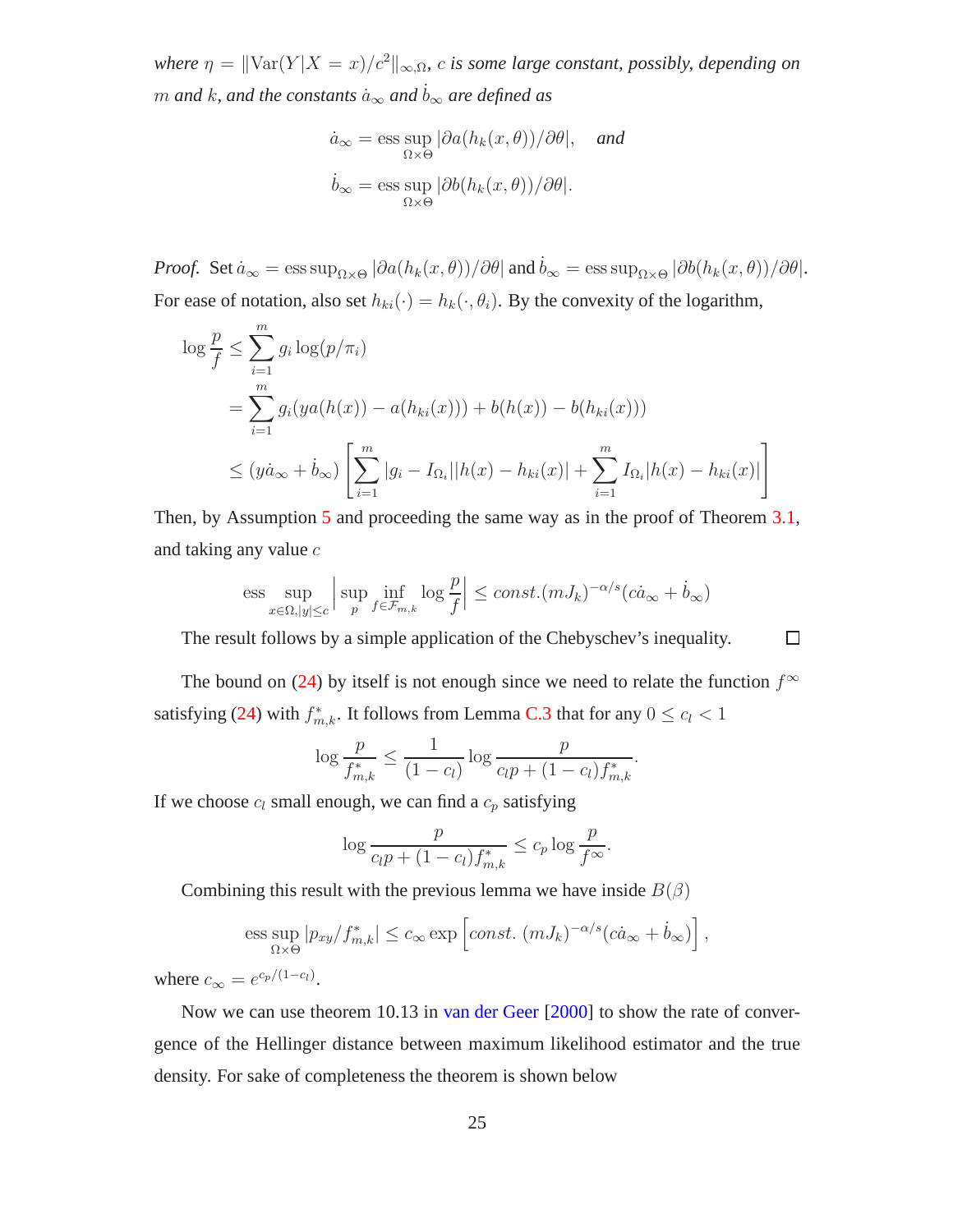**Theorem A.1** (Theorem 10.13 in [van der Geer](#page-20-10) [\[2000](#page-20-10)], pg. 190). Let  $\hat{f}_{m,k}$  denote the *maximum likelihood estimator of*  $p_{xy}$  *over*  $\mathcal{F}_{m,k}$ *. Set* 

$$
\bar{\mathcal{F}}_{m,k}^{1/2}(\delta) = \left\{ \sqrt{\frac{f+f^*}{2}} : f \in \mathcal{F}_{m,k}, d_h\left(\frac{f+f^*}{2}, f^*\right) \le \delta \right\},\,
$$

*for some fixed*  $f^* \in \mathcal{F}_{m,k}$  *and let*  $\|p_{xy}/f^*\|_{\infty, \Omega \times A} \leq c_s^2$ . *Choose* 

$$
\Psi(\delta) \ge \int_0^{\delta} \log H_B^{1/2}(u, \bar{\mathcal{F}}_{m,k}^{1/2}(\delta), \|\cdot\|_2) du \vee \delta,
$$

*in such a way that*  $\Psi(\delta)/\delta^2$  *is a non-increasing function of*  $\delta$ *. Then, for*  $\sqrt{n}\delta_n^2 \geq$ const.  $\Psi(\delta_n)$ *, we have* 

$$
d_h(p_{xy}, \hat{f}_{m,k}) = O_p\left(\delta_n + d_h(f_{m,k}^*, p_{xy})\right).
$$

### **B Proof of the main results**

*Proof of theorem* [2.1.](#page-6-4) The data generating process of  $(x, y)$  and the structure of the model  $\{m, k\}$  is enough to satisfy the measurability assumptions, i.e. it is a weighted sum of measurable functions. also, for any fixed  $(x_i, y_i)$ , each  $\pi_j$  is a continuous function of  $\zeta$   $P_{xy}$ -almost surely, and the same holds for the  $g'_j s$ , then,  $f_{m,k}(X_i, Y_i; \cdot)$  is a continuous function of the parameters  $P_{xy}$ -a.s. The result follows from theorem 2.12 in [White](#page-20-8) [\[1996\]](#page-20-8).

*Proof of Theorem [2.2.](#page-7-2)* There are different approaches to show consistency of the estimate, we proceed by verifying the conditions of theorem 3.5 in [White](#page-20-8) [\[1996](#page-20-8)].

 $\Box$ 

The first assumptions regarding the existence of the estimate, are already shown to be satisfied in theorem [2.1.](#page-6-4) Assumption 3.2, regarding identifiability is satisfied by assumption [3](#page-7-0) and [4.](#page-7-1) It remains to satisfy assumption 3.1, regarding boundedness and uniform convergence of the log-likelihood function. We can show continuity of  $\mathbb{E} \log f_{m,k}(X, Y; \zeta)$  by noting that we can interchange integration with limits and a first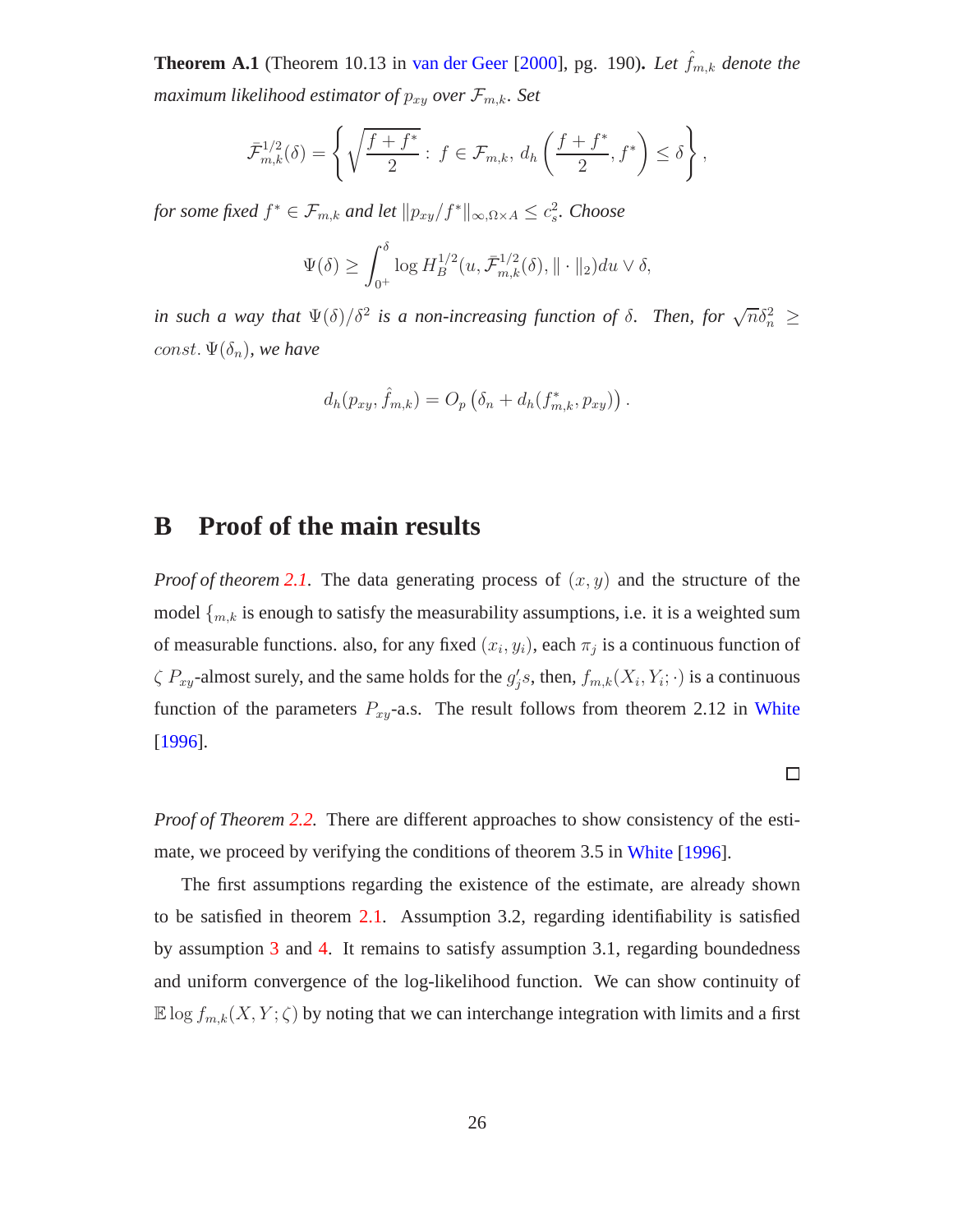order Taylor expansion:

$$
\mathbb{E}\left[\log \frac{f_{m,k}(X,Y;\zeta)}{f_{m,k}(X,Y;\zeta-\varepsilon)}\right] \leq \sup \mathbb{E}\left[\left|\varepsilon'\frac{\partial}{\partial \zeta}f_{m,k}(X,Y;\zeta)\right|\right] \leq \sup \mathbb{E}\left[\left|\frac{\partial}{\partial \zeta}f_{m,k}(X,Y;\zeta)'\frac{\partial}{\partial \zeta}f_{m,k}(X,Y;\zeta)\right|\right]^{1/2}(\varepsilon'\varepsilon)^{1/2},
$$

which is bounded by lemma [C.1](#page-30-0) and by the fact that  $\varepsilon$  is arbitrary.

To show uniform convergence of the likelihood function, we satisfy the conditions of theorem 2 in [Jennrich](#page-19-12) [\[1969](#page-19-12)]. By assumption,  $V_m \times \Theta_{m,k}$  is a compact subset of  $\mathbb{R}^{v_m \times mJ_k}$ . Measurability and continuity conditions are already satisfied, then it remains to show that  $\log f_{m,k}$  is bounded by an integrable function. Note that we can bound the log-likelihood function by:

$$
\left| \log \frac{f_{m,k}(X,Y;\zeta)}{\varphi(X,Y)} \right| = \left| \log \sum_{i=1}^{m} g_i(X;\nu) (\pi(h_k(X;\theta_i),y) - c(y)) \right|
$$
  

$$
\leq \sum_{i} g_i(X;\nu) \left| [a(h_k(X;\theta_i))Y + b(h_k(X;\theta_i))] \right|
$$
  

$$
\leq \max_{1 \leq i \leq m} \operatorname{ess} \sup_{x \in \Omega} |a(h_k(x;\theta_i)||Y| + |b(h_k(x;\theta_i))|
$$

Define the bounding function  $D(X, Y) = \max_{1 \leq i \leq m} \text{ess sup}_{x \in \Omega} [|a(h_k(X; \theta_i))| \times |Y| +$  $|b(h_k(X; \theta_i))|$ . The function  $|h_k(x; \theta)| \leq \sum_{i=1}^{J_k} |\theta_i| < \infty$  because  $\max_i x_i = 1$  and  $\sum_i |\theta_i| < \infty$ , then both  $a(h_k)$  and  $b(h_k)$  are finite. Thus, it is straightforward to show that  $\mathbb{E}D(X,Y) \leq \infty$ , given that  $\mathbb{E}_{y|x}(Y) \leq \infty$ , which is satisfied by assumption about  $p(y|x)$ .

Then,  $\log f_{m,k}(X, Y; \hat{\zeta}) \to_{a.s.} \log f_{m,k}(X, Y; \zeta^*)$  as  $n \to \infty$ . Therefore, by theorem 3.5 in [White](#page-20-8) [\[1996](#page-20-8)],  $\hat{\zeta}_n \to \zeta^* P_{XY}$ -a.s. as  $n \to \infty$ .

*Proof of Theorem [3.1.](#page-11-0)* To bound the approximation rate of the Kullback-Leibler divergence it is enough to bound the upper divergence  $\mathcal{D}(f_{m,k}, p)$ ,

$$
\mathcal{D}(f_{m,k}, p) = \int_{\Omega} \sum_{j=1}^{r_m} g_j(x; \nu) \{ h_k(x, \theta_j) - h(x) \}^2 dP_x \tag{25}
$$

 $\Box$ 

Assumption [5](#page-10-0) ensure the existence of a  $\nu_{c_1}$  such that  $\max_j \|g_j(\cdot;\nu_{c_1})-I_{Q_j^m}(\cdot)\|_{d,P_x} \le$  $c_1/r_m \|dP_x/d\lambda\|_{\infty,\Omega}$ , where  $\|dP_x/d\lambda\|_{\infty,\Omega}$  is finite because  $P_x$  has continuous density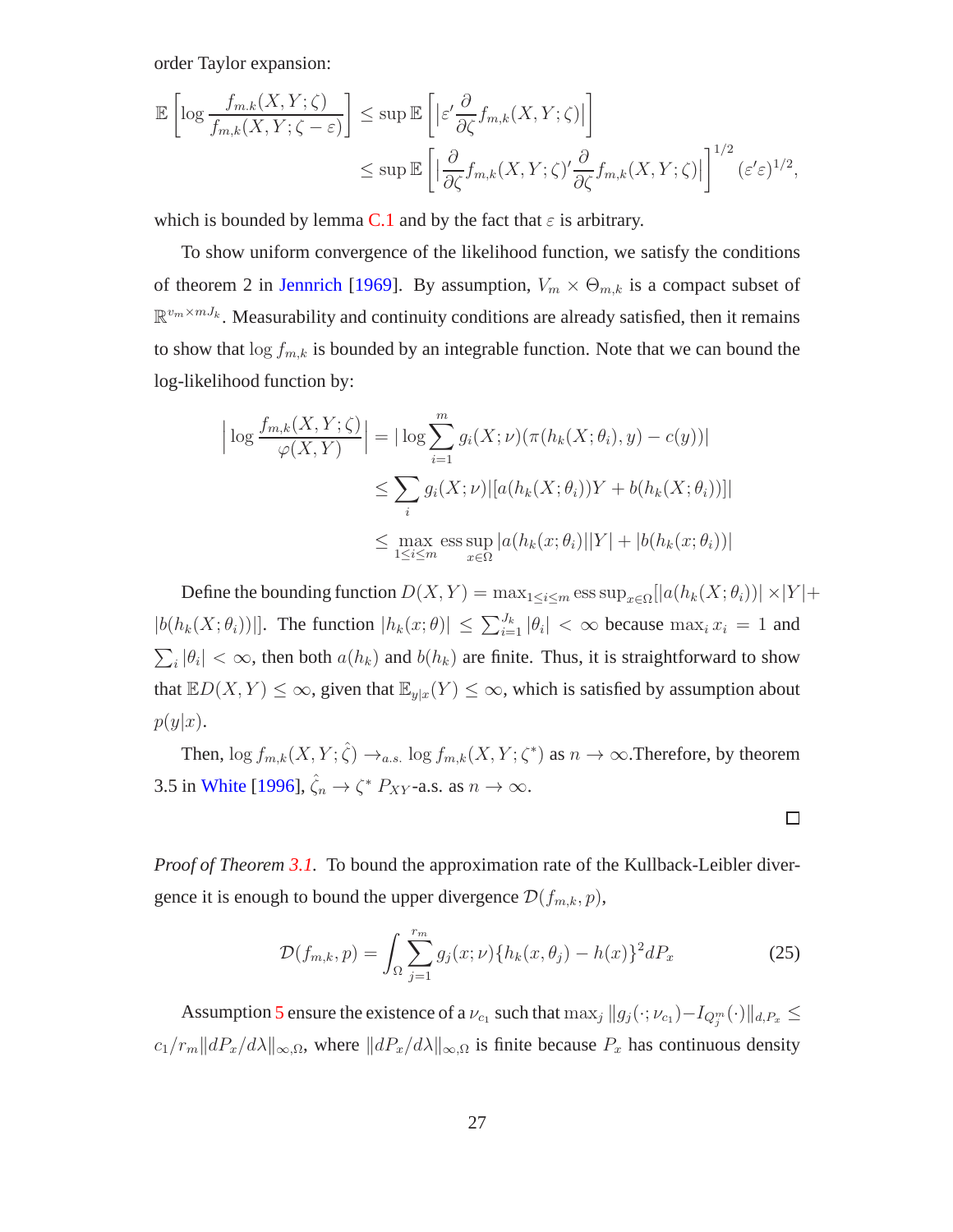function with respect to the finite measure  $\lambda$  on  $\Omega$ . Consider

<span id="page-27-0"></span>
$$
\mathcal{D}(f_{m,k}, p) \leq \Big\| \sum_{j=1}^{r_m} \{g_j(\cdot; v_{\varepsilon}) - I_{Q_j^m}(\cdot)\} \{h_k(\cdot; \theta_j) - h(\cdot)\}^2 \Big\|_{1, P_x} + \Big\| \sum_{j=1}^{r_m} I_{Q_j^m}(\cdot) \{h_k(\cdot; \theta_j) - h(\cdot)\}^2 \Big\|_{1, P_x}.
$$
\n(26)

Now we just have to find bounds for both terms in the right hand side of  $(26)(A<sub>1</sub>)$  $(26)(A<sub>1</sub>)$ and  $A_2$ ). The second term can be written as

$$
(A_2) = \int \sum_{j=1}^{r_m} I_{Q_j^m}(\cdot) \{ h_k(\cdot; \theta_j) - h(\cdot) \}^2 dP_x
$$
  
= 
$$
\int \left\{ \sum_{j=1}^{r_m} I_{Q_j^m}(\cdot) \left[ h_k(\cdot; \theta_j) - h(\cdot) \right] \right\}^2 dP_x,
$$

where the equality follows from the fact that  $I_{Q_j^m} I_{Q_i^m} = I_{Q_j^m} I_{i=j}$ , and  $\sum_j I_{Q_j^m}(\cdot) = 1$ .

If  $k < \alpha$ , one can choose  $\theta_j$  such that  $\sup_{x \in Q_j^m} |h_k(x, \theta_j) - h(x)| \leq [K_0/(k +$ 1)!] $\text{diam}(Q_j^m)^{k+1}$  where  $\mathbf{k} = (k_1, \ldots, k_s)$  is an integer vector satisfying  $|\mathbf{k}| = k$ . This claim follows from a Taylor expansion of  $h(x)$  around fixed points  $x_j \in Q_j^m$  and the fact that  $h \in \mathcal{W}^{\infty}_{\alpha,K_0}$ . Similarly, if  $k \geq \alpha$  we can only use the expansion up to  $\alpha$  terms. By assumption [5,](#page-10-0)  $\sup_j \text{diam}(Q_j^m) \leq 1/r_m^{1/s}$ . Then

<span id="page-27-1"></span>
$$
\sup_{j} \sup_{x \in Q_{j}^{m}} |h_{k}(x; \theta_{j}) - h(x)| \leq \frac{c_{0}}{r_{m}^{[\alpha \wedge (k+1)]/s}},
$$
\n(27)

where  $c_0$  depends only on  $K_0$  and  $\min(k + 1, \alpha)$ .

Therefore, 
$$
(A_2) \leq c_0^2 / r_m^{2[\alpha \wedge (k+1)]/s}
$$
. Note that  
\n
$$
(A_1) \leq \sum_{j=1}^m \|\{g_j(\cdot; \nu_{\varepsilon}) - I_{Q_j^m}(\cdot)\} \cdot \{h_k(\cdot; \theta_j) - h(\cdot)\}^2\|_{1, P_x}
$$
\n
$$
\leq \sup_j \sup_{x \in Q_j^m} |h_k(x; \theta_j) - h(x)|^2 \sum_{j=1}^{r_m} \|g_j(\cdot; \nu_{\varepsilon}) - I_{Q_j^m}(\cdot)\|_{1, P_x}
$$
\n
$$
\leq \frac{c_0^2 c_1}{r_m^{2[\alpha \wedge (k+1)]/s}},
$$

where the last inequality is due to equation  $(27)$  and assumption [5.](#page-10-0)

Combining the results for  $(A_1)$  and  $(A_2)$ ,

$$
\mathcal{D}(p, f_{m,k}) \le \left(\frac{c_0}{r_m^{[\alpha \wedge (k+1)]/s}}\right)^2 (c_1 + 1).
$$
 (28)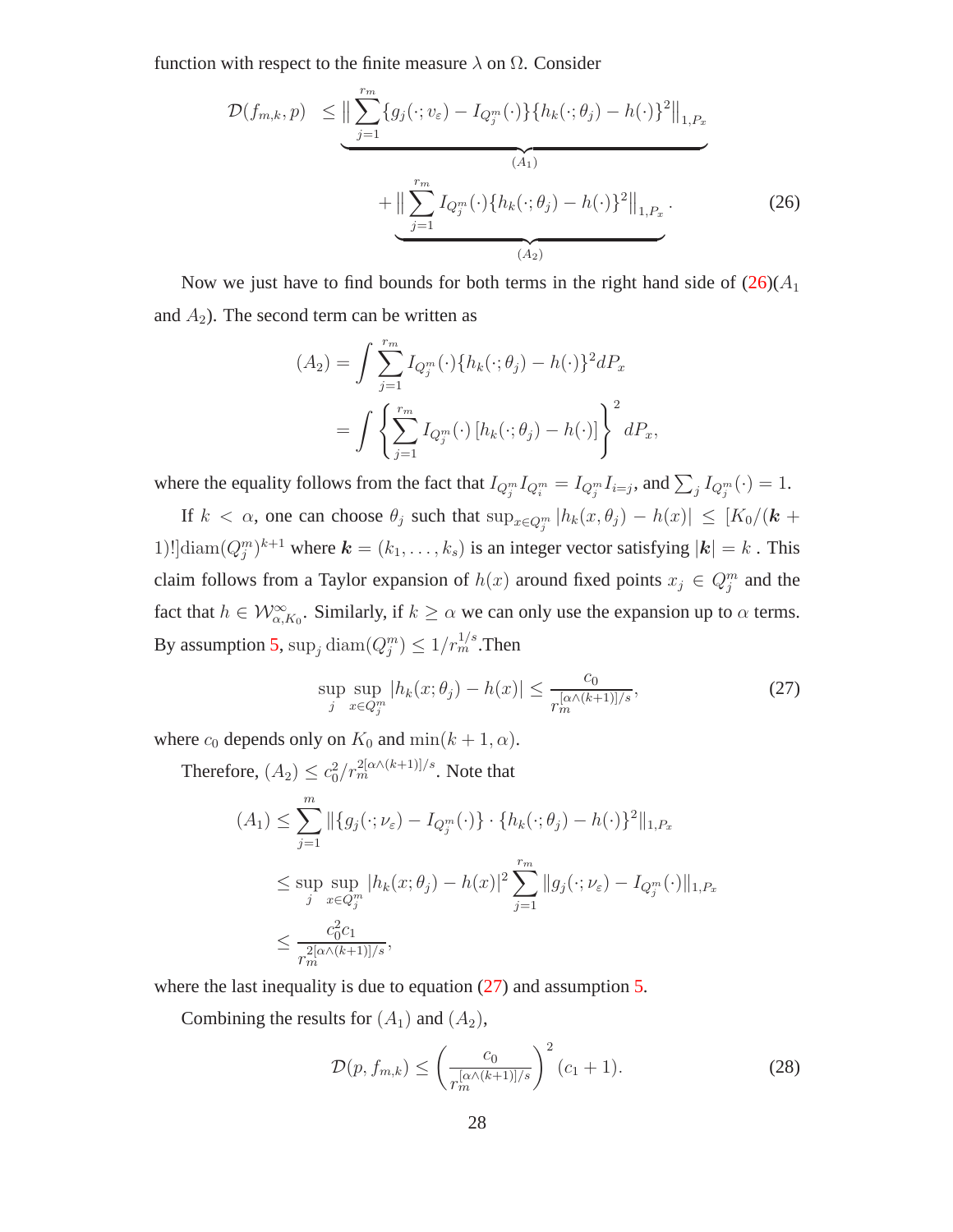It follows from lemma [3.1](#page-10-0) that

$$
KL(p, f_{m,k}) \le \left(\frac{c_0}{r_m^{[\alpha \wedge (k+1)]/s}}\right)^2 M_{\infty}(c_1+1).
$$
 (29)

By assumption,  ${r_m}$  is sub-geometric, then there exists  $r_m$  such that  $r_m \le m <$  $r_{m+1}$ , and  $1/r_m^{2\alpha/s} \ge 1/m^{2\alpha/s} > 1/r_{m+1}^{2\alpha/s}$ . Then,  $1/(r_m J_k)^{2\alpha/s} \ge 1/(m J_k)^{2\alpha/s} >$  $1/(r_{m+1}J_k)^{2\alpha/s}$ . By definition of  $\mathcal{F}_{r_m,k}^* \subseteq \mathcal{F}_{m,k}^* \subset \mathcal{F}_{r_m+1,k}^*$ . Hence,

$$
\inf_{f_{m,k}\in\mathcal{F}_{m,k}^*} KL(p, f_{m,k}) \leq \inf_{f_{m,k}\in\mathcal{F}_{r_m,k}^*} KL(p, f_{m,k})
$$
\n
$$
\leq \frac{M_2c_2}{r_m^{2[\alpha\wedge (k+1)]/s}}
$$
\n
$$
\leq \frac{c_3}{r_{m+1}^{2[\alpha\wedge (k+1)]/s}}
$$
\n
$$
\leq \frac{c_3}{m^{2[\alpha\wedge (k+1)]/s}},
$$

where  $c_2 = M_{\infty}^2 c_0^2 (c_1 + 1)$  and  $c_3 = M_2 c_2$  does not depend on f. Therefore,

$$
\sup_{p \in \Pi(\mathcal{W}_{\alpha,K_0}^{\infty})} \inf_{f_{m,k} \in \mathcal{F}_{m,k}^*} KL(p, f_{m,k}) \le \frac{c_3}{m^{2[\alpha \wedge (k+1)]/s}}
$$

*Proof of Theorem* [3.2.](#page-12-0) The the first step is to use equation [\(20\)](#page-22-1) to bound the convergence rate inside  $B(\beta)$  and bound the tail probability. Choose  $\beta = c = (mJ_k)^{\alpha/\tau}$ , and take  $c_s^2 = c_\infty e^{const.[\dot{a}_\infty + \dot{b}_\infty]}$ . It follows from Lemma [A.3](#page-23-1) and the discussion afterwards that inside  $B(\beta)$ 

$$
||p_{xy}/f_{m,k}^*||_{\infty,\Omega} \le c_{\infty} \exp\{const.[\dot{a}_{\infty} + (mJ_k)^{-\tau/s}\dot{b}_{\infty}\}\
$$

$$
\le c_{\infty} \exp\{const[\dot{a}_{\infty} + \dot{b}_{\infty}]\}
$$

$$
= c_s^2.
$$

This choice of  $\beta$  gives us

<span id="page-28-0"></span>
$$
\eta = P(|Y| > \beta) = \operatorname{ess} \sup_{x} \operatorname{Var}(Y|X = x)(mJ_k)^{-2\tau/s},
$$
\n(30)

by lemma [A.3,](#page-23-1) and

ess sup 
$$
\text{Var}(Y|X = x) = \text{ess sup } \frac{\ddot{a}(h(x))\dot{b}(h(x)) - \ddot{b}(h(x))\dot{a}(h(x))}{(\dot{a}(h(x)))^3}
$$

 $\Box$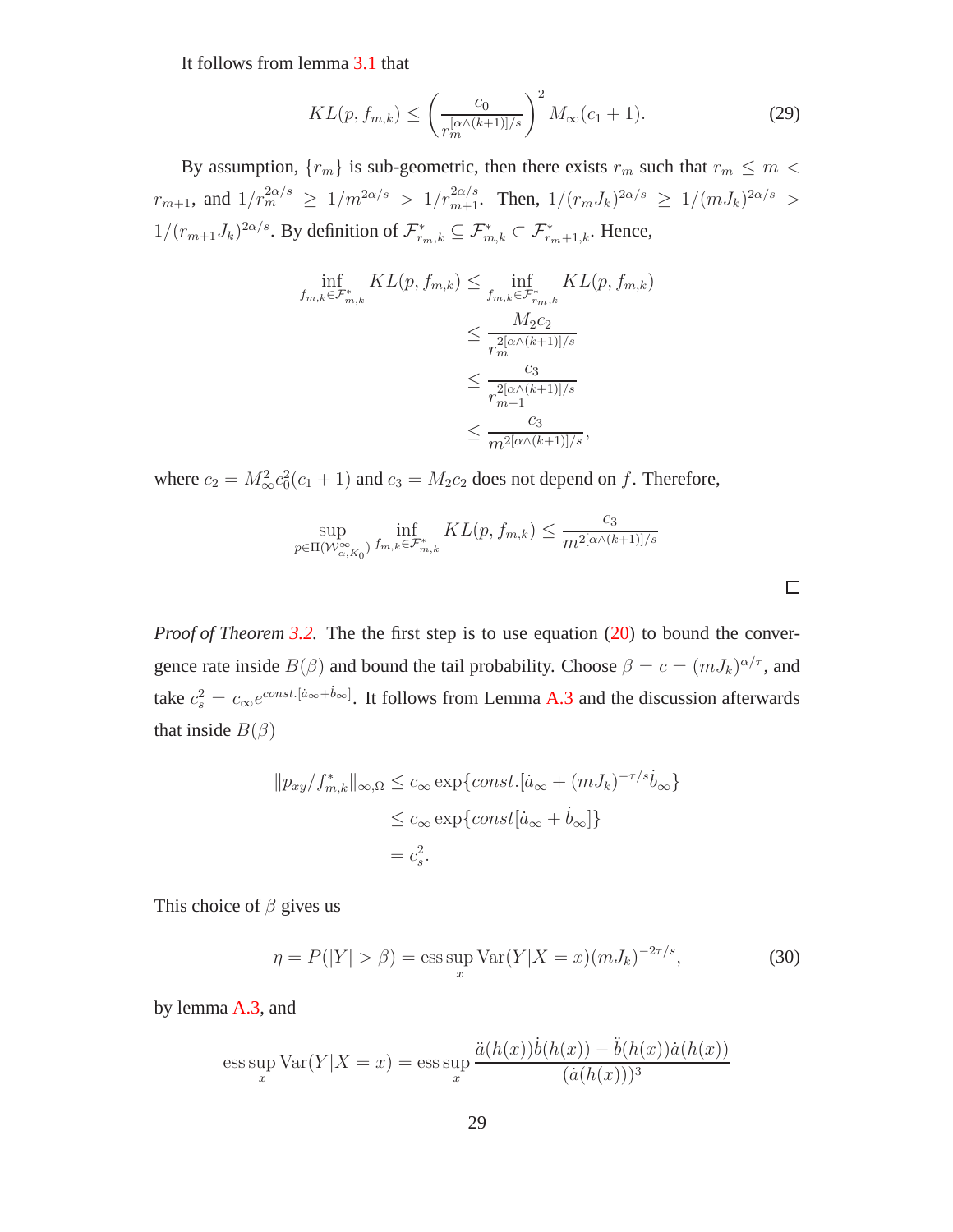which is bounded by definition.

Now, inside  $B(\beta)$ , we can apply Theorem [A.1](#page-24-0) in the appendix setting  $f^* = f^*_{m,k}$ . We use Corollary [C.1](#page-32-1) to bound the bracketing number of  $\bar{\mathcal{F}}_{m,k}^{1/2}(\delta)$ . By Lemma [A.2](#page-23-2)

<span id="page-29-0"></span>
$$
\int_{0^+}^{\delta} H_B^{1/2}(u, \bar{\mathcal{F}}_{m,k}^{1/2}(\delta), \|\cdot\|_2) du \le const. (mJ_k + v_m)^{1/2} \delta \log^{1/2} \frac{C}{\delta}.
$$
 (31)

Since  $C \propto \sqrt{mJ_k + v_m}$ , we can choose  $\Psi(\delta) \propto (mJ_k)^{1/2} \delta \log^{1/2} \left( \frac{(mJ_k + v_m)^{1/2}}{\delta} \right)$ δ . This choice of function satisfies  $\Psi(\delta)/\delta^2$  is non-increasing, and we can take  $\delta_n = (mJ_k + mJ_k)$  $(v_m)^{1/2}(\sqrt{\log n/n})$ . In fact, this choice of  $\delta_n$  gives us

$$
\sqrt{n}\delta_n \ge \text{const.}\Psi(\delta_n)
$$
  

$$
\delta_n \ge \text{const.}\sqrt{\frac{mJ_k + v_m}{n}} \log^{1/2} \frac{(mJ_k + v_m)^{1/2}}{\delta_n}
$$
  

$$
= \text{const.}\sqrt{\frac{mJ_k + v_m}{n}} \left(\frac{1}{\sqrt{2}} \log^{1/2} n - \frac{1}{2} \log \frac{\log n}{\sqrt{2}}\right)
$$
  

$$
= \frac{\text{const.}}{\sqrt{2}} \delta_n - \frac{\text{const.}}{2} \sqrt{\frac{mJ_k + v_m}{n}} \log \frac{\log n}{\sqrt{2}}.
$$

Hence the convergence rate in Hellinger distance is given by:

$$
d_h(\hat{f}_{m,k}, p_{xy}) = O_p\left(d_h(f_{m,k}^*, p_{xy}) + (mJ_k + v_m)^{1/2}\sqrt{\frac{\log n}{n}}\right).
$$

Our choice of  $\beta$  allows to apply Lemma [A.1](#page-21-3) to obtain

$$
KL(\hat{f}_{m,k}, p_{x,y}) = O_p\left(KL(f_{m,k}^*, p_{x,y}) + (mJ_k + v_m)\frac{\log n}{n}\right).
$$

We use Theorem [3.1](#page-11-0) to conclude that, inside  $B(\beta)$ ,

$$
KL(p_{x,y}, \hat{f}_{m,k}) = O_p\left(\frac{1}{(m)^{2\tau/s}} + (mJ_k + v_m)\frac{\log n}{n}\right).
$$
 (32)

Combining this rate inside  $B(\beta)$  with [\(30\)](#page-28-0), we arrive in our result [\(14\)](#page-12-2).

We achieve the best rate [\(15\)](#page-12-0) by taking  $m \propto (\log n/n)^{-s/2\tau+s}$  and substituting this rate in [\(14\)](#page-12-2).

 $\Box$ 

*Proof of Theorem [3.3.](#page-13-1)* The proof is parallel to [3.2,](#page-12-0) with just some small changes to lemma [A.2.](#page-23-2) More precisely, since we have a unique  $f_{m,k}^*$  for each  $(m, k)$ , we can find the bracketing number inside  $\mathcal{F}_{m,k}^{1/2}(\delta)$ . The argument is the same with the only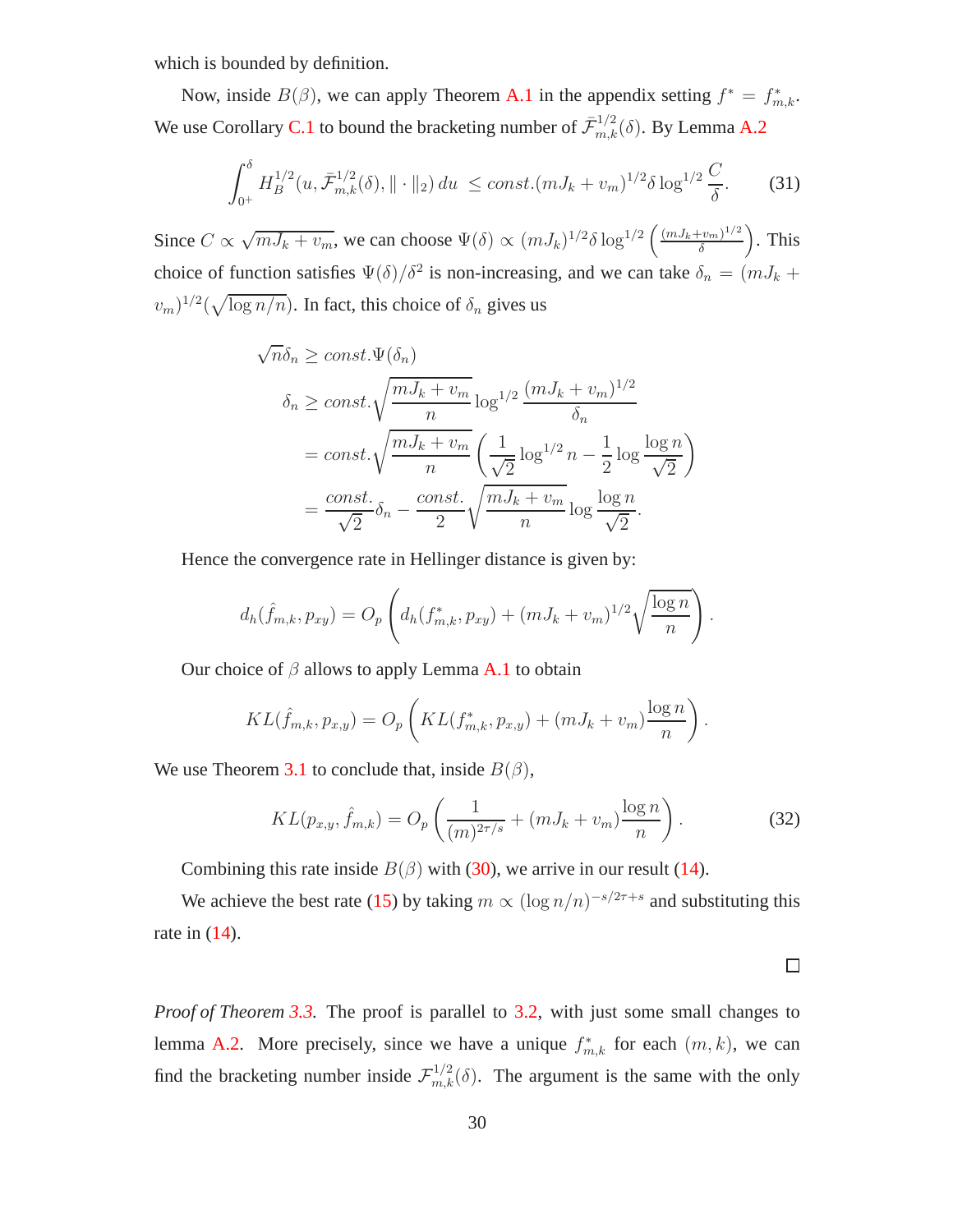difference that inside  $\mathcal{F}^{1/2}_{m,k}(\delta)$ ,  $\text{diam}(V_m \times \Theta_{mk}) = const.$   $\delta$ , removing the log-term on the right hand side of  $(31)$ .

This change allows to choose  $\delta_n = \sqrt{(mJ_k + v_m)/n}$ , removing the log n term of the rate.

 $\Box$ 

*Proof of Proposition [4.1.](#page-14-1)* I. Under the constraint  $m\xi^s = C$ ,  $U = C/n + (C\xi^{-s})^{-2(\xi \wedge \alpha)/s}$ . Consider two cases: When  $\xi > \alpha$ , U obviously increases with  $\xi$ . So the optimal  $\xi_o \leq \alpha$ . When  $\xi \leq \alpha$ , computing the derivative and we know that the function U is minimized at  $\xi = (C^{1/s}/e)$ . When this point is to the right of  $\alpha$ , the function U decreases for all  $\xi \leq \alpha$ . So we obtain  $\xi_o = \alpha$ . When  $(C^{1/s}/e)$  is to the left of  $\alpha$ , the minimum is achieved at  $(C^{1/s}/e)$  and  $\xi_o = (C^{1/s}/e)$ . Combining these we obtain the minimizer  $\xi_o = \alpha \wedge (C^{1/s}/e).$ 

II. and III. They are straightforward from (†).

 $\Box$ 

## **C Auxiliary Results**

<span id="page-30-0"></span>In the next lemma, we use the notation  $\partial_{\theta} = \partial/\partial \theta$ ,  $\partial_{\theta \theta'} = \partial^2/\partial \theta \partial \theta'$ ,  $a_j = a(h_k(x; \theta_j))$ ,  $\dot{a}_j = \partial_\theta a_j, \ddot{a}_j = \partial_{\theta\theta'} a_j$  and so on.

**Lemma C.[1](#page-5-1).** *Let*  $f \in \mathcal{F}_{m,k}$ *. Under assumption 1* 

- E $|\log f| < \infty$
- $\mathbb{E}|\nabla \log f| \leq \infty$
- $\mathbb{E}|\nabla \log f|_2^2 \leq \infty$
- *if we further assume* [3](#page-7-0) *and* [4,](#page-7-1) *then*  $\mathbb{E}|\nabla^2 \log f| \leq \infty$  *and is nonsingular at*  $\zeta^*$ *.*

*Proof.* This theorem is proved by calculate the derivatives and bounding it.

First note that  $a_j$  and  $b_j$  are continuous differentiable functions of  $h_k(x; \theta_j)$ . Since  $|h_k(x; \theta_j)| \leq |\theta_j| < \sqrt{J_k} |\theta_j|_2 < \infty$  for any fixed k, then both  $a_j$  and  $b_j$  are also bounded. The same reasoning can be applied to  $\dot{a}_j$ ,  $\dot{b}_j$ ,  $\ddot{a}_j$  and  $\ddot{b}_j$ . Also, by definition,  $\mathbb{E}|y|^p < \infty$  for any  $p \geq 0$ . Then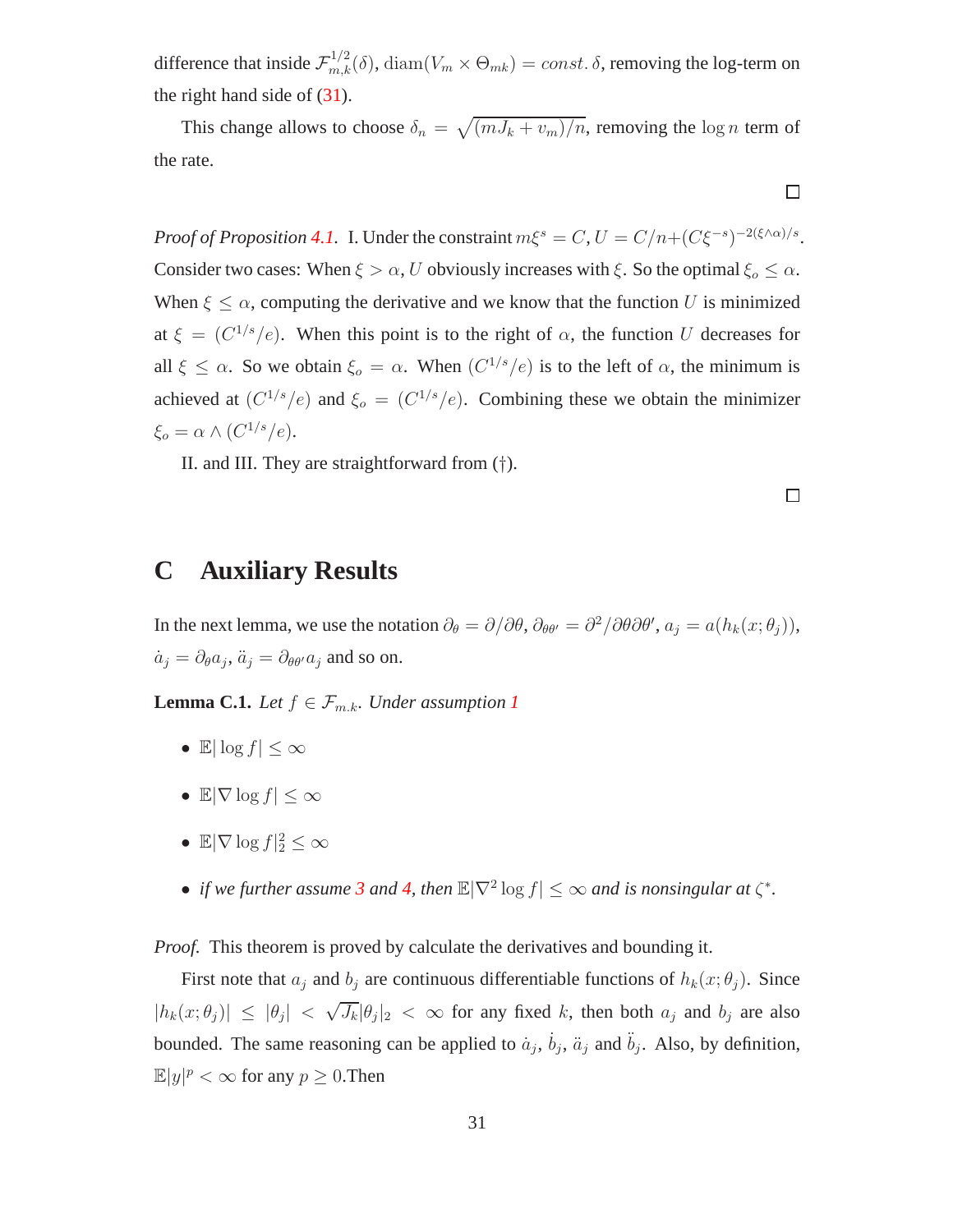$$
\mathbb{E}\log f \le \mathbb{E}[\log \sum_{j=1}^{m} g_j \pi_j] \le \mathbb{E}|\max_j [ya_j + b_j + c(y)]| < \infty.
$$
  
Let  $\delta_j = g_j e^{ya_j + b_j} p_x / f \le 1$  and  $c^* = \max_j ||\partial_\nu \log g_j||_{\infty,\Omega}$ , then

$$
\mathbb{E}|\partial_{\theta_j}\log f| = \mathbb{E}|\delta_j(y\dot{a}_j + \dot{b}_j)x| < \infty,
$$
  

$$
\mathbb{E}|\partial_{\nu}\log f| = \mathbb{E}|\frac{\sum \dot{g}_j e^{ya_j + b_j}}{f}| \le mc^* < \infty.
$$

The same follows for  $\mathbb{E}|\partial_{\theta}\log f|_{2}^{2}$ ,  $\mathbb{E}|\partial_{\nu}\log f|_{2}^{2}$  and  $\mathbb{E}|\partial_{\theta}\log f \partial_{\nu}\log f|$ . Let  $\dot{c}^{*}$  =  $\|\partial_{\nu}\log \dot{g}_j\|_{\infty,\Omega}$ , and choose any vector  $\alpha$  with appropriate dimensions satisfying  $\alpha'\alpha =$ 1 then

$$
\mathbb{E}\alpha'|\partial_{\theta_{j}\theta'_{j}}\log f|\alpha = \mathbb{E}\alpha|\delta_{j}(1-\delta_{j})(y\dot{a}_{j}+\dot{b}_{j})^{2}xx' + \delta_{j}(y\ddot{a}_{j}+\ddot{b}_{j})xx'|\alpha
$$
  
\n
$$
\leq 0.25\mathbb{E}|y\dot{a}_{j}+\dot{b}_{j}|^{2} + \mathbb{E}\max_{j}|y\ddot{a}_{j}+\ddot{b}_{j}| < \infty,
$$
  
\n
$$
\mathbb{E}\alpha'|\partial_{\theta_{j}\theta'_{k}}\log f|\alpha = \mathbb{E}\alpha'|-\delta_{j}\delta_{k}(y\dot{a}_{k}+\dot{b}_{k})(y\dot{a}_{j}+\dot{b}_{j})xx'|\alpha
$$
  
\n
$$
\leq \mathbb{E}|(y\dot{a}_{k}+\dot{b}_{k})(y\dot{a}_{j}+\dot{b}_{j})| < \infty,
$$
  
\n
$$
\mathbb{E}\alpha'|\partial_{\theta_{j}\nu'}\log f|\alpha = \mathbb{E}\alpha'|\frac{e^{ya_{j}+b_{j}}(y\dot{a}_{j}+\dot{b}_{j})x\dot{g}'p_{x}}{f}|\alpha
$$
  
\n
$$
\leq \mathbb{E}\alpha'|\delta_{j}(y\dot{a}_{j}+\dot{b}_{j})x\mathbf{1}_{v_{m}}'|\alpha c^{*}
$$
  
\n
$$
\leq \mathbb{E}|y\dot{a}_{j}+\dot{b}_{j}|c^{*}<\infty,
$$
  
\n
$$
\mathbb{E}\alpha'|\partial_{\nu\nu'}\log f|\alpha = \mathbb{E}\alpha'|\frac{\sum_{j}\ddot{g}_{j}e^{ya_{j}+b_{j}}p_{x}}{f}-\frac{\sum_{j}\dot{g}_{j}e^{ya_{j}+b_{j}}p_{x}}{f}\sum_{j}\dot{g}'_{j}e^{ya_{j}+b_{j}}p_{x}}|\alpha
$$
  
\n
$$
\leq c^{*}|c^{*}|+c^{*2}<\infty.
$$

Since  $\zeta^*$  is a maximizer of  $\mathbb{E} \log f$  over  $\mathcal{F}_{m,k}$ ,  $\mathbb{E} |\nabla^2 \log f|$  has to be non-negative definite. Assumption [4](#page-7-1) tells us it is also invertible, therefore  $\mathbb{E}|\nabla^2 \log f|$  is positive definite.

 $\Box$ 

**Lemma C.2.** *For any*  $0 < a < b \leq 1$  *and a positive constant C*,

<span id="page-31-0"></span>
$$
\int_{a}^{b} \log^{1/2} \frac{u}{C} du \le b \left( \sqrt{\pi} \log^{1/2} \frac{C}{b} \right).
$$
 (33)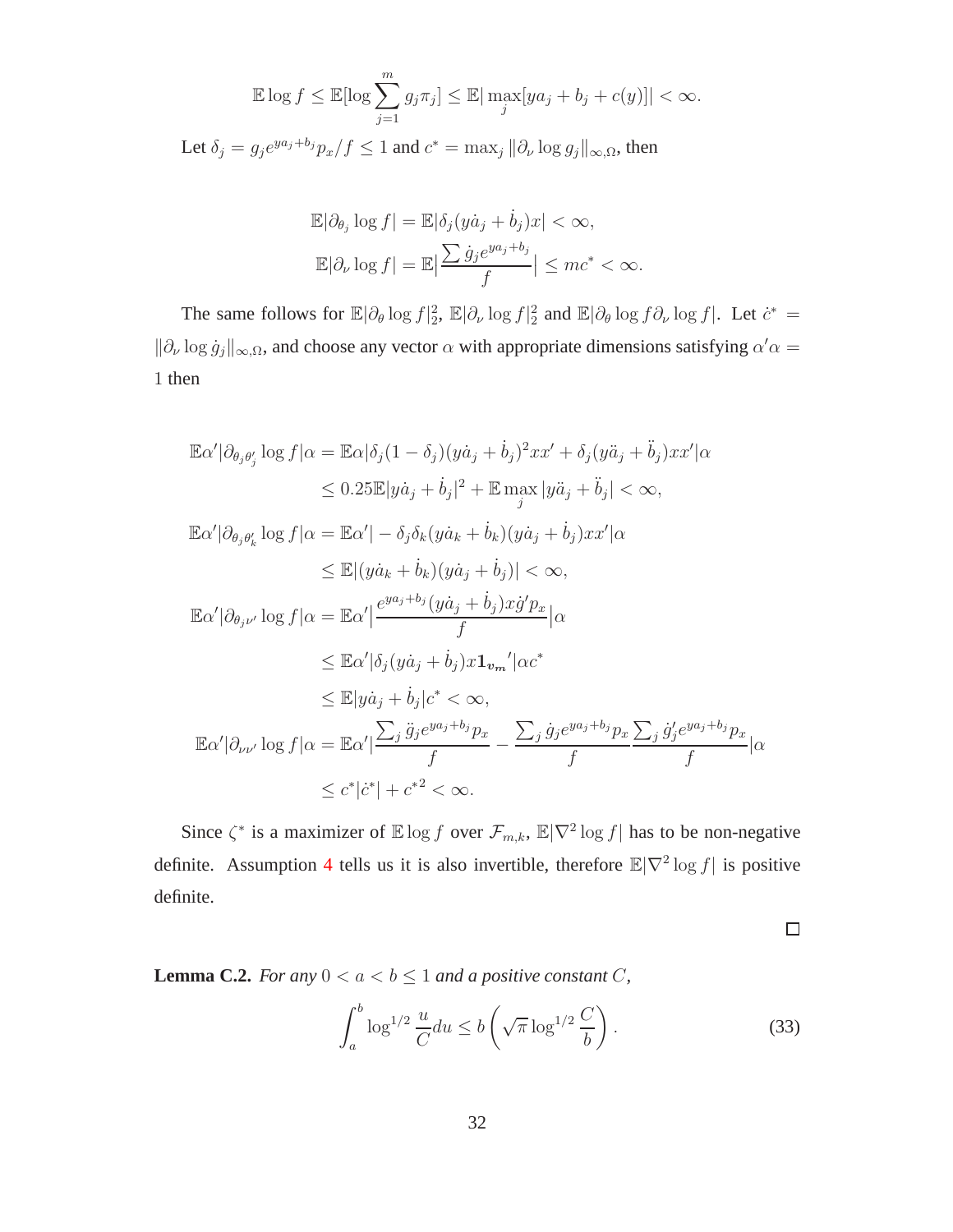*Proof.* For any  $0 < a < b \leq 1$ ,

$$
\int_{a}^{b} \log^{1/2} \frac{u}{C} du = 2C \int_{\log^{1/2}(C/b)}^{\log^{1/2}(C/a)} v^{2} e^{-v^{2}} dv
$$
  
\n
$$
\leq 2C \int_{\log(C/b)}^{\infty} t^{1-3/2} e^{-t} dt
$$
  
\n
$$
= C\Gamma(3/2, \log(C/b))
$$
  
\n
$$
\leq b \left( \sqrt{\pi} + \log^{1/2}(C/b) \right),
$$

where the last inequality follows from

$$
\Gamma(3/2, x) = \frac{1}{2}\Gamma(1/2, x) + x^{1/2}e^{-x}
$$

$$
= \sqrt{\pi}\Phi(-\sqrt{2x}) + x^{1/2}e^{-x}
$$

$$
\leq (\sqrt{\pi} + x^{1/2})e^{-x}.
$$

 $\Box$ 

 $\Box$ 

**Lemma C.3.** *Let* p and q denote two positive densities. For any  $0 \le c_l < 1$ ,

<span id="page-32-0"></span>
$$
\log \frac{p}{q} \le \frac{1}{1 - c_l} \log \frac{p}{c_l p + (1 - c_l) q}.
$$
\n(34)

*Proof.* By the convexity of the logarithm we have

$$
\log \frac{p}{c_l p + (1 - c_l)q} = -\log(c_l + (1 - c_l)q/p)
$$
  
\n
$$
\ge c_l (-\log 1) + (1 - c_l)(-\log q/p)
$$
  
\n
$$
= (1 - c_l)\log \frac{p}{q}
$$

**Lemma C.4** (Lemma 4.2 in [van der Geer](#page-20-10) [\[2000](#page-20-10)]). We have, for  $f_1$ ,  $f_2$  and some  $f^*$ , *that*

<span id="page-32-2"></span>
$$
\sqrt{2} d_h \left( \frac{f_1 + f^*}{2}, \frac{f_2 + f^*}{2} \right) \le d_h(f_1, f_2). \tag{35}
$$

<span id="page-32-1"></span>This lemma is similar to lemma 4.2 in [van der Geer](#page-20-10) [\[2000](#page-20-10)], with the only difference being that we consider an arbitrary  $f^*$  and [van der Geer](#page-20-10) [\[2000\]](#page-20-10) considers  $f^*$  to be the true density. The proof remains unchanged.